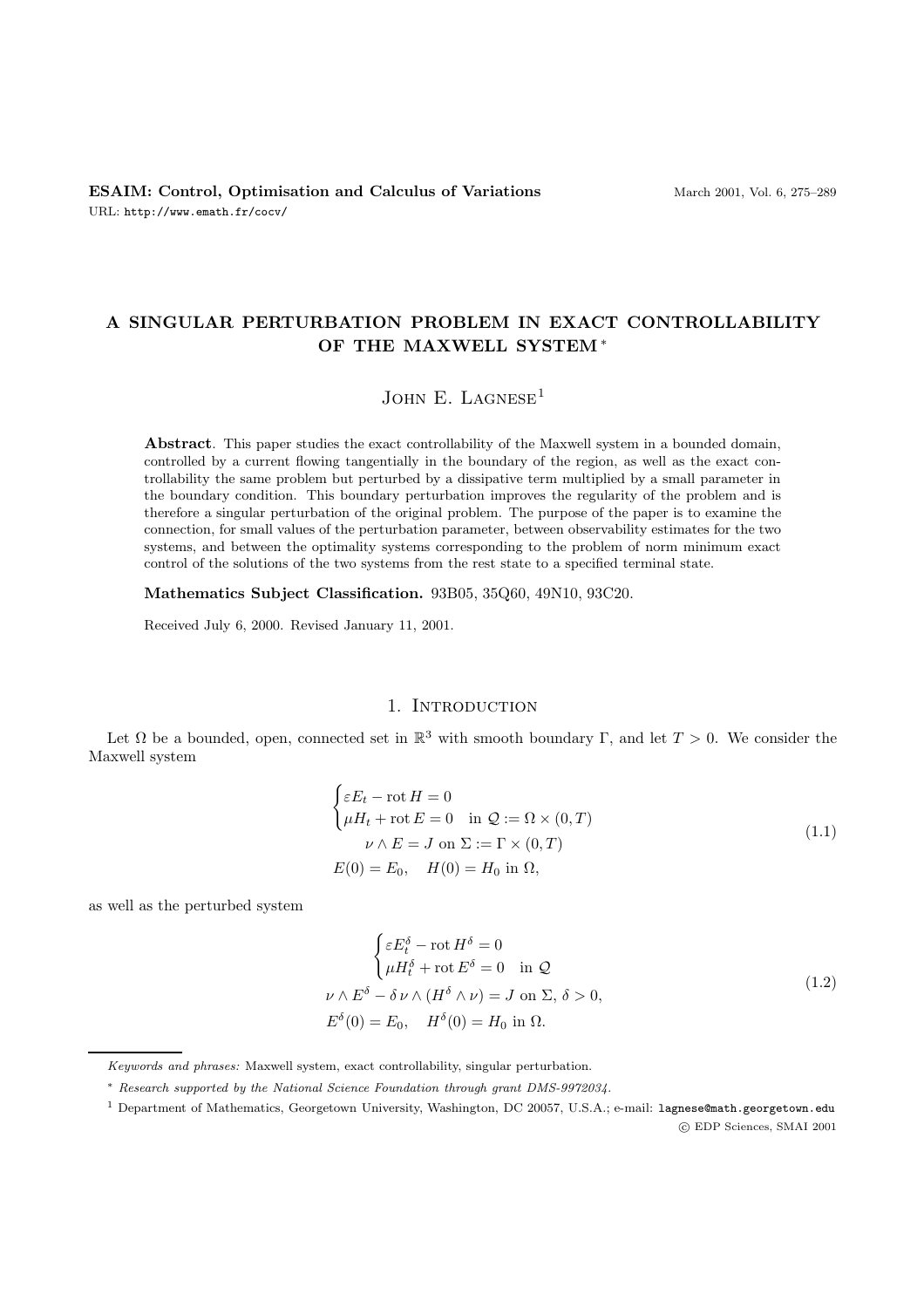Here  $\wedge$  denotes vector cross product,  $\nu$  is the exterior pointing unit normal vector to  $\Gamma$  and  $\varepsilon = (\varepsilon^{jk}(x))$ ,  $\mu = (\mu^{jk}(x))$  are positive definite 3×3 Hermitian matrices with  $C^{\infty}(\overline{\Omega})$  entries. The function J is taken from the class

$$
\mathcal{U} = \mathcal{L}^2_\tau(\Sigma) := \{ J | J \in L^2(0, T; \mathcal{L}^2(\Gamma)), \nu \cdot J(t) = 0 \text{ for a.a. } x \in \Gamma \text{ and a.a. } t \in (0, T) \}.
$$

Function spaces of  $C$ -valued functions are denoted by capital roman letters, while function spaces of  $C^3$ -valued functions are denoted by capital script letters. We use  $\alpha \cdot \beta$  to denote the natural scalar product in  $\mathcal{C}^3$ , *i.e.*,  $\alpha \cdot \beta = \sum_{j=1}^3 \alpha_j \overline{\beta}_j$ , and write  $\langle \cdot, \cdot \rangle$  for the natural scalar product in various function spaces such as  $L^2(\Omega)$  and  $\mathcal{L}^2(\Omega)$ . A subscript may sometimes be added to avoid confusion. The spaces  $L^2(\Omega)$  and  $\mathcal{L}^2(\Omega)$  denote the usual spaces of Lebesque square integrable  $C$ -valued functions and  $C^3$ -valued functions, respectively.

Set  $\mathcal{H} = \mathcal{L}^2(\Omega) \times \mathcal{L}^2(\Omega)$  with weight matrix  $M = \text{diag}(\varepsilon, \mu)$ . Thus

$$
\|(\phi,\psi)\|_{\mathcal{H}}^2 = \langle \varepsilon\phi,\phi\rangle + \langle \mu\psi,\psi\rangle
$$

It will be proved below that for  $J \in \mathcal{U}$  and  $(E_0, H_0) \in \mathcal{H}$ , equation (1.2) has a unique solution with regularity  $(E^{\delta}, H^{\delta}) \in C([0,T]; \mathcal{H}), \nu \wedge E^{\delta}|_{\Sigma} \in \mathcal{L}_{\tau}^{2}(\Sigma), \nu \wedge (H^{\delta} \wedge \nu)|_{\Sigma} \in \mathcal{L}_{\tau}^{2}(\Sigma)$ . On the other hand, for the same data, the solution  $(E, H)$  of (1.1) has less spatial regularity. Thus there is a loss of regularity as  $\delta \to 0$  and therefore we consider  $(1.2)$  as a *singular perturbation* of  $(1.1)$ .

For a scalar function  $a \in L^{\infty}(\Omega)$  we define

$$
\mathcal{D}_{a,0}(\Omega) = \{ \chi \in \mathcal{L}^2(\Omega) : \operatorname{div}(a\chi) = 0 \},
$$

and we set

$$
\mathcal{H}_0=\mathcal{D}_{\varepsilon,0}(\Omega)\times \mathcal{D}_{\mu,0}(\Omega),
$$

which is a closed subspace of H. We note that  $(E_0, H_0) \in \mathcal{H}_0$  implies that  $(E^{\delta}, H^{\delta}) \in C([0, T]; \mathcal{H}_0)$  for  $\delta > 0$ . Consider the problem of exact controllability of the solution of  $(1.1)$  to the space  $\mathcal{H}_0$  at time T: given fixed but arbitrary  $(E_0, H_0)$ ,  $(E_1, H_1) \in \mathcal{H}_0$ , find a control  $J_0 \in \mathcal{U}$  such that the solution (1.1) satisfies

$$
E(T) = E_1, H(T) = H_1.
$$
\n(1.3)

Without loss of generality, one may assume that  $E_0 = H_0 = 0$ . It is known that the exact controllability problem has a solution if and only if  $\mathcal{H}_0$  is *continuously observable*, that is, there is a constant  $C_T^0 > 0$  such that

$$
\|(\phi_0, \psi_0)\|_{\mathcal{H}}^2 \le C_T^0 \int_{\Sigma} |\psi_\tau|^2 d\Sigma, \quad \forall (\phi_0, \psi_0) \in \mathcal{F}_0,
$$
\n(1.4)

where

$$
\psi_{\tau} := \nu \wedge (\psi \wedge \nu) = \psi - (\psi \cdot \nu)\nu,
$$

$$
\mathcal{F}_0 = \mathcal{F} \cap \mathcal{H}_0, \quad \mathcal{F} = \{ (\phi_0, \psi_0) \in \mathcal{H} : \psi_\tau|_{\Sigma} \in \mathcal{L}^2_\tau(\Sigma) \},
$$

and where  $(\phi, \psi)$  is the solution of the problem

$$
\begin{cases}\n\varepsilon \phi_t - \text{rot}\,\psi = 0 \\
\mu \psi_t + \text{rot}\,\phi = 0 \quad \text{in } \mathcal{Q} \\
\nu \wedge \phi = 0 \text{ on } \Sigma\n\end{cases}
$$
\n
$$
\phi(T) = \phi_0, \quad \psi(T) = \psi_0 \text{ in } \Omega.
$$
\n(1.5)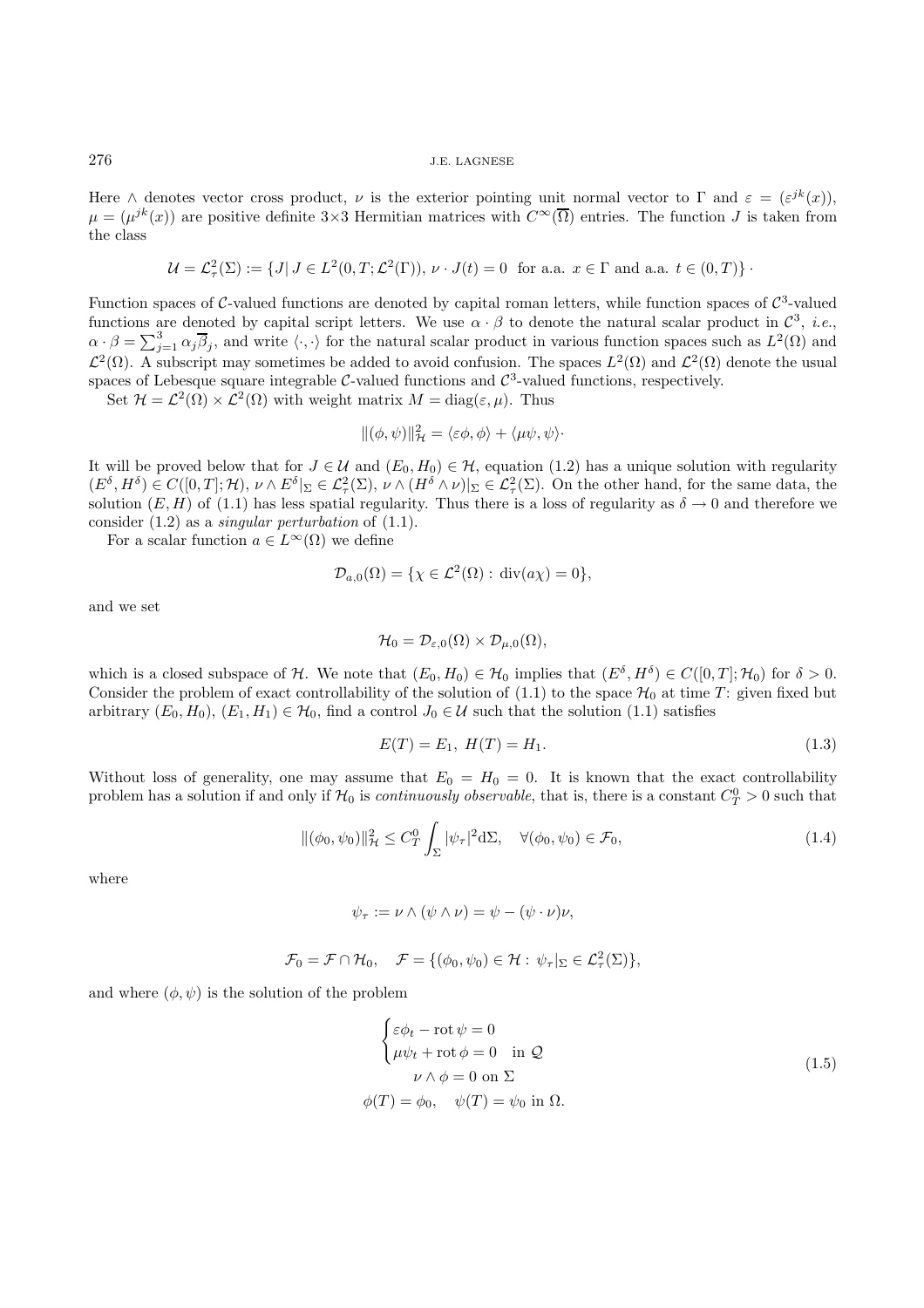Indeed, it follows from Green's formula (2.1) below that formally

$$
\langle (E(T), H(T)), (\phi_0, \psi_0) \rangle_{\mathcal{H}} = -\int_{\Sigma} J \cdot \psi_{\tau} d\Sigma, \quad \forall (\phi_0, \psi_0) \in \mathcal{F}_0.
$$

When (1.4) holds, the control of minimum norm in  $\mathcal{L}^2_\tau(\Sigma)$  such that the state constraint (1.3) is satisfied is given by

$$
J^0 = -\psi_\tau|_\Sigma \tag{1.6}
$$

where  $(\phi, \psi)$  is the solution of (1.5) with final data  $(\phi_0, \psi_0) \in \mathcal{F}_0$  given by

$$
\langle (E_1, H_1), (\phi_0, \psi_0) \rangle_{\mathcal{H}} = \int_{\Sigma} |\psi_{\tau}|^2 d\Sigma.
$$
 (1.7)

Therefore, the *optimality system* for the problem of norm minimum control of the system  $(1.1)$  from the rest state  $(0,0)$  to the state  $(E_1, H_1)$  at time T is given by (1.1) and (1.5), where the final data is given by (1.7), and the norm minimum control  $J^0$  is given by (1.6).

Similarly, consider the problem of exact controllability of the solution of  $(1.2)$  to the space  $\mathcal{H}_0$  at time T: with  $E_0 = H_0 = 0$  and given fixed but arbitrary  $(E_1, H_1) \in \mathcal{H}_0$ , find a control  $J^{\delta} \in \mathcal{U}$  such that the solution (1.2) satisfies

$$
E^{\delta}(T) = E_1, H^{\delta}(T) = H_1.
$$
\n(1.8)

This problem has a solution if and only if there is a constant  $C_T^{\delta} > 0$  such that

$$
\|(\phi_0, \psi_0)\|_{\mathcal{H}}^2 \le C_T^{\delta} \int_{\Sigma} |\psi_\tau^{\delta}|^2 d\Sigma, \quad \forall (\phi_0, \psi_0) \in \mathcal{H}_0,
$$
\n(1.9)

where  $(\phi^{\delta}, \psi^{\delta})$  is the solution of

$$
\begin{cases}\n\varepsilon \phi_t^{\delta} - \text{rot } \psi^{\delta} = 0 \\
\mu \psi_t^{\delta} + \text{rot } \phi^{\delta} = 0 \quad \text{in } \mathcal{Q} \\
\nu \wedge \phi^{\delta} + \delta \psi_\tau^{\delta} = 0 \text{ on } \Sigma\n\end{cases}
$$
\n
$$
\phi^{\delta}(T) = \phi_0, \quad \psi^{\delta}(T) = \psi_0 \text{ in } \Omega.
$$
\n(1.10)

Indeed, for the solution of (1.2) one has

$$
\langle (E^{\delta}(T), H^{\delta}(T)), (\phi_0, \psi_0) \rangle_{\mathcal{H}} = -\int_{\Sigma} J \cdot \psi_{\tau}^{\delta} d\Sigma, \quad \forall (\phi_0, \psi_0) \in \mathcal{H}_0.
$$
 (1.11)

**Remark 1.1.** From the easily verified equality

$$
\|(\phi^{\delta}(t), \psi^{\delta}(t))\|_{\mathcal{H}}^2 + 2\delta \int_t^T \int_{\Gamma} |\psi^{\delta}_\tau|^2 d\Gamma dt = \|(\phi_0, \psi_0)\|_{\mathcal{H}}^2, \forall (\phi_0, \psi_0) \in \mathcal{H}, 0 \le t \le T,
$$
\n(1.12)

one has the reverse inequality of (1.9)

$$
\int_{\Sigma} |\psi_{\tau}^{\delta}|^2 d\Sigma \le \frac{1}{2\delta} \|(\phi_0, \psi_0)\|_{\mathcal{H}}^2, \quad \forall (\phi_0, \psi_0) \in \mathcal{H}.
$$
\n(1.13)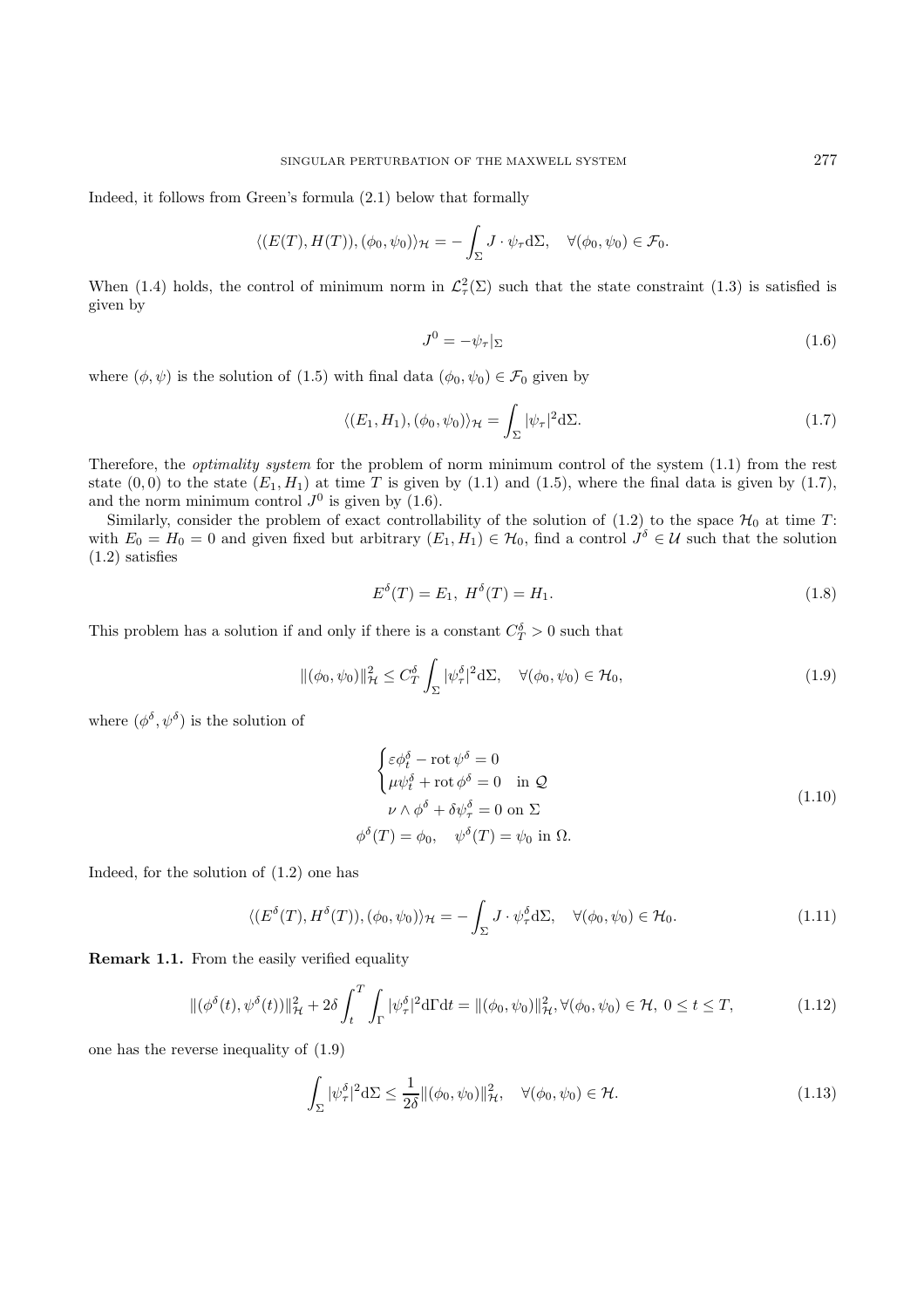It follows from (1.11) and (1.13) that the control-to-state map  $L_T^{\delta}J := (E^{\delta}(T), H^{\delta}(T))$  is *bounded* from U into  $\mathcal{H}_0$ , and one sees that (1.9) is equivalent to the bounded invertibility of  $(L_T^{\delta})^*$ , which in turn is equivalent to  $\text{Rg}(L_T^{\delta}) = \mathcal{H}_0.$ 

When (1.9) holds, the control of minimum norm in  $\mathcal{L}^2(\Sigma)$  such that the state constraint (1.8) is satisfied is given by

$$
J^{\delta} = -\psi_{\tau}^{\delta}|_{\Sigma} \tag{1.14}
$$

where  $(\phi^{\delta}, \psi^{\delta})$  is the solution of  $(1.10)$  with final data  $(\phi_0^{\delta}, \psi_0^{\delta}) \in \mathcal{H}_0$  given by

$$
\langle (E_1, H_1), (\phi_0^{\delta}, \psi_0^{\delta}) \rangle_{\mathcal{H}} = \int_{\Sigma} |\psi_{\tau}^{\delta}|^2 d\Sigma.
$$
 (1.15)

Therefore, the optimality system for the problem of norm minimum control of the system (1.2) from the rest state  $(0,0)$  to the state  $(E_1, H_1)$  at time T is given by (1.2) and (1.10), where the final data is given by (1.15), and the norm minimum control is given by (1.14).

The purpose of this paper is to examine the connection between the observability estimates (1.4) and (1.9), and between the corresponding optimality systems for small values of  $\delta$ . Specifically, we shall prove the following results:

**Theorem 1.1.** For  $\delta \geq 0$ , let  $(\phi^{\delta}, \psi^{\delta})$  be the solution of (1.10) if  $\delta > 0$ , or the solution of (1.5) if  $\delta = 0$ , where  $(\phi_0, \psi_0) \in \mathcal{H}$  if  $\delta > 0$ , and  $(\phi_0, \psi_0) \in \mathcal{F}$  if  $\delta = 0$ . The map  $\delta \mapsto \|\psi_\tau^{\delta}\|_{\mathcal{L}^2_{\tau}(\Sigma)} : \mathbb{R}^+ \mapsto \mathbb{R}^+$  is nonincreasing.

**Corollary 1.1.** If (1.9) holds for some  $\delta_0 > 0$ , then it hold for all  $\delta \in (0, \delta_0]$  with the same constant  $C_T^{\delta_0}$ , and (1.4) holds with  $C_T^0 = C_T^{\delta_0}$ .

**Theorem 1.2.** Assume that (1.9) holds for some  $\delta_0 > 0$ . Let  $(E_1, H_1) \in \mathcal{H}_0$ , and  $(\phi^{\delta}, \psi^{\delta})$  be the solution of (1.10), where  $(\phi_0^{\delta}, \psi_0^{\delta}) \in \mathcal{H}_0$  is given by (1.15). Then as  $\delta \to 0$ ,

$$
(\phi^{\delta}(\cdot), \psi^{\delta}(\cdot)) \to (\phi(\cdot), \psi(\cdot)) \text{ weakly* in } L^{\infty}(0, T; \mathcal{H})
$$
  

$$
(\phi_0^{\delta}, \psi_0^{\delta}) \to (\phi_0, \psi_0) \text{ weakly in } \mathcal{H},
$$

where

$$
\begin{cases} \varepsilon \phi' - \text{rot } \psi = 0 \\ \mu \psi' + \text{rot } \phi = 0 \quad in \ \mathcal{Q} \\ \nu \wedge \phi = 0 \text{ on } \Sigma \\ \phi(T) = \phi_0, \quad \psi(T) = \psi_0 \text{ in } \Omega. \end{cases}
$$

Further,  $(\phi_0, \psi_0) \in \mathcal{F}_0$ ,  $\psi_\tau^{\delta}|_{\Sigma} \to \psi_\tau|_{\Sigma}$  strongly in  $\mathcal{L}^2_\tau(\Sigma)$  and

$$
\langle (E_1, H_1), (\phi_0, \psi_0) \rangle_{\mathcal{H}} = \int_{\Sigma} |\psi_{\tau}|^2 d\Sigma.
$$

**Theorem 1.3.** Assume that (1.9) holds for some  $\delta_0 > 0$ . Let  $E_0 = H_0 = 0$ ,  $(E_1, H_1) \in \mathcal{H}_0$ , and  $(E^{\delta}, H^{\delta})$  be the solution of (1.2) with  $J = -\psi_{\tau}^{\delta} |_{\Sigma}$  (thus (1.8) holds). Then  $(E^{\delta}, H^{\delta}) \to (E, H)$  weakly<sup>\*</sup> in  $L^{\infty}(0,T; \mathcal{X}')$ , where  $(E, H)$  is the solution of (1.1) with  $J = -\psi_{\tau}|_{\Sigma}$  (thus (1.3) holds) and where  $\mathcal{X} \hookrightarrow \mathcal{H} \hookrightarrow \mathcal{X}'$  is given by (2.7) below.

**Remark 1.2.** The validity of (1.9) for some  $\delta_0 > 0$  is equivalent to

$$
\|(\phi^{\delta}(0),\psi^{\delta}(0))\|_{\mathcal{H}}^2 \leq C_T^{\delta} \int_{\Sigma} |\psi_{\tau}^{\delta}|^2 d\Sigma, \quad \forall (\phi_0,\psi_0) \in \mathcal{H}_0
$$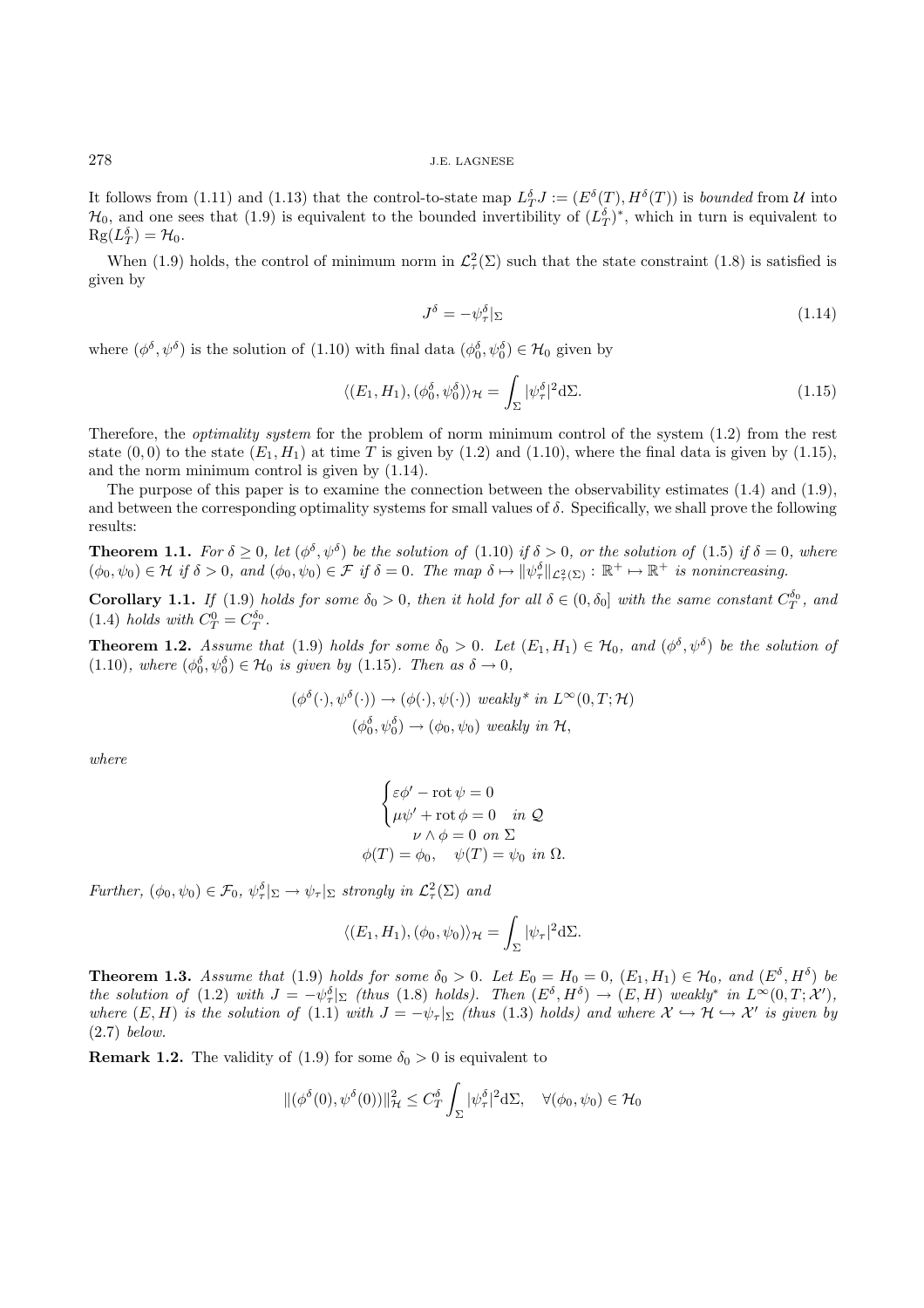for some  $\delta > 0$ . The latter is equivalent to the following *stability estimate* for the system (1.2) with  $J = 0$ :

$$
\|(E^{\delta}(T),H^{\delta}(T))\|_{\mathcal{H}}^2 \le C_T^{\delta} \int_{\Sigma} |H_{\tau}^{\delta}|^2 d\Sigma, \quad \forall (E_0,H_0) \in \mathcal{H}_0.
$$
\n(1.16)

Inequality (1.16) is equivalent to the uniform exponential stability in  $\mathcal{H}_0$  of the system (1.2) with  $J = 0$ . Therefore, Corollary 1.1 implies that (1.1) is exactly controllable to  $\mathcal{H}_0$  at time T if (1.2) with  $J = 0$  is uniformly exponentially stable in  $\mathcal{H}_0$  for some  $\delta_0 > 0$ . Of course, this implication may also be proved by using the "forward – backwards" argument of Russell [14], which is based on the contraction mapping principle. However, Theorem 1.1 shows that this conclusion follows automatically from the observability estimate (1.9) (or the stability estimate (1.16)). A similar observation has recently been made in a general framework by Ammari and Tucsnak [1] for a class of second order evolution equations; see also Tucsnak and Weiss [15].

**Remark 1.3.** Theorems 1.2 and 1.3 show that the solution of the optimality system for the problem of norm minimum control of the system (1.2) from the rest state  $(0,0)$  to the state  $(E_1, H_1)$  at time T converges in the sense described to the solution of the optimality system for the problem of norm minimum control of the system (1.1) from the rest state  $(0,0)$  to the state  $(E_1, H_1)$  at time T. In particular, the optimal control for (1.2) converges strongly in  $\mathcal{L}^2_\tau(\Sigma)$  to the optimal control for (1.1). Further, the optimal trajectory  $(E(\cdot), H(\cdot)) \in L^{\infty}(0,T; \mathcal{X}')$  that joins  $(0,0)$  to  $(E_1, H_1)$  at time T is approximated in  $L^{\infty}(0,T; \mathcal{X}')$  by the more regular optimal trajectories  $(E^{\delta}(\cdot), H^{\delta}(\cdot)) \in C([0, T]; \mathcal{H}_0)$ .

**Remark 1.4.** When  $\varepsilon$  and  $\mu$  are positive scalars, the estimate (1.9) was (implicitly) established by multiplier methods for  $\delta = 1$  by Komornik [7], who showed that (1.2) with  $J = 0$  is exponentially stable provided Γ is star-shaped with respect to some point  $x_0 \in \Omega$  and T is suitably large depending on the geometry of  $\Omega$ . These results were greatly extended by Phung [13], who used results on the propagation of singularities of electromagnetic fields to obtain (1.9) for general regions. Very recently Eller [3] has established (1.9) in the case of  $C^{\infty}(\overline{\Omega})$  positive scalar functions  $\varepsilon$  and  $\mu$ , provided  $\Omega$  is simply connected, T is suitably large, and  $\varepsilon$ ,  $\mu$ satisfy the technical condition  $M \cdot \nabla(1/\varepsilon \mu) \leq 0$  for all  $x \in \Omega$ , where  $M(x) = x - x_0$  and  $x_0$  is some point in  $\mathbb{R}^3$ . On the other hand, when  $\varepsilon$  and  $\mu$  are positive scalars the observability estimate (1.4) was established in [8] by multiplier methods provided  $\Gamma$  is star-shaped with respect to some point  $x_0 \in \Omega$  and T is sufficiently large. These results were later extended by Nalin [12] and, especially, by Phung [13] to general regions, and then by Eller [4] to the case of  $C^{\infty}(\overline{\Omega})$  positive scalar functions  $\varepsilon$  and  $\mu$  under the same conditions mentioned above.

**Remark 1.5.** The proofs of Theorems 1.1 and 1.2 extend with only minor changes to the Maxwell system

$$
\varepsilon E_t - \operatorname{rot} H + \sigma E = 0, \quad \mu H_t + \operatorname{rot} E = 0,
$$

where  $\sigma$  is a nonnegative Hermitian matrix with  $L^{\infty}(\Omega)$  entries that represent the resistivity of the electromagnetic material. However, the author is unaware of any result that establishes either observability estimate (1.4) or (1.9) for this system, even when  $\sigma$  is a nonnegative constant.

**Remark 1.6.** Although the above results are stated in the context of the Maxwell system, our arguments apply equally to many other singular perturbations problems. One may consider, for example, the elasticity system with traction boundary conditions:

$$
w_{i,tt} - \sigma_{ij,j} = 0 \text{ in } \mathcal{Q}
$$

$$
\sigma_{ij} \nu_j = f_i \text{ on } \Sigma
$$

$$
w_i(0) = w_{i0}, \quad w_{i,t}(0) = w_{i1} \text{ in } \Omega,
$$

and its singular perturbation

$$
w_{i,tt}^{\delta} - \sigma_{ij,j}^{\delta} = 0 \text{ in } \mathcal{Q}
$$

$$
\sigma_{ij}^{\delta} \nu_j + \delta w_{i,t}^{\delta} = f_i \text{ on } \Sigma, \delta > 0
$$

$$
w_i^{\delta}(0) = w_{i0}, \quad w_{i,t}^{\delta}(0) = w_{i1} \text{ in } \Omega,
$$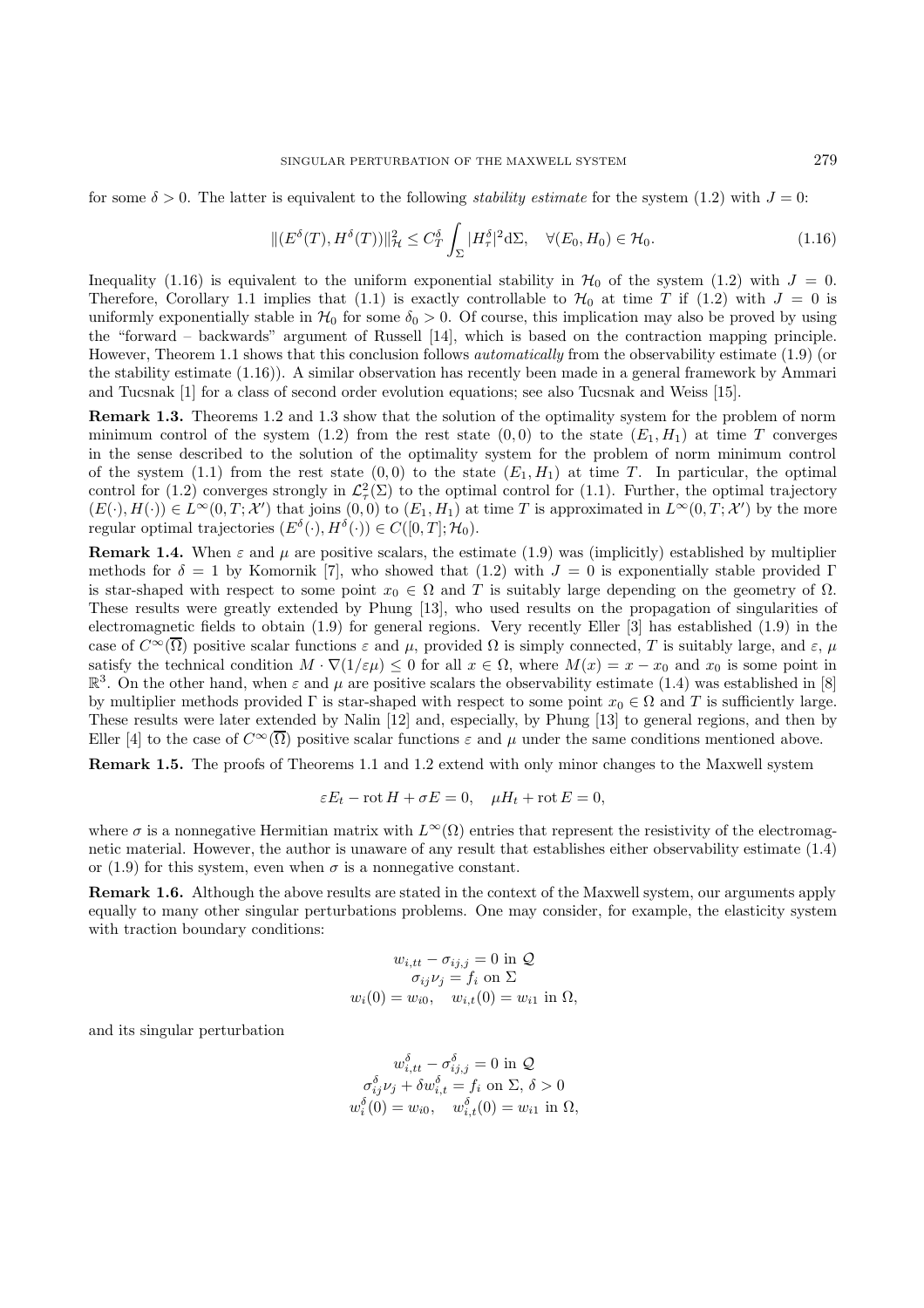280 J.E. LAGNESE

where  $i = 1, 2, 3$ ,

$$
\sigma_{ij}^{\delta} = a_{ijkl}\varepsilon_{kl}^{\delta}, \quad \varepsilon_{kl}^{\delta} = \frac{1}{2}(w_{k,l}^{\delta} + w_{l,k}^{\delta}), \quad \delta \ge 0, \quad w_i^0 := w_i,
$$

and  $\{a_{ijkl}\}\$ is the elasticity tensor. Assume that each  $a_{ijkl} \in L^{\infty}(\Omega)$ . Then if  $f_i \in L^2(\Sigma)$  and  $(w_{i0}, w_{i1}) \in$  $H^1(\Omega) \times L^2(\Omega)$ , for  $\delta > 0$  one has the *a priori* estimate (*cf.* Lem. 2.3 below)

$$
\mathcal{E}^{\delta}(T) + \sum_{i=1}^{3} \int_{\Sigma} \left[ \frac{1}{\delta} |\sigma_{ij}^{\delta} \nu_j|^2 + \delta |\omega_{i,t}^{\delta}|^2 \right] d\Sigma = \mathcal{E}(0) + \frac{1}{\delta} \sum_{i=1}^{3} \int_{\Sigma} |f_i|^2 s \Sigma,
$$

where

$$
\mathcal{E}^\delta(t)=\int_\Omega[|\mathbf{w}^\delta_{,t}|^2+\sigma^\delta_{ij}\varepsilon^\delta_{ij}]\mathrm{d} x,
$$

 $\text{thus } (w_i^{\delta}, w_{it}^{\delta}) \in C([0,T]; H^1(\Omega) \times L^2(\Omega)), \sigma_{ij}^{\delta} \nu_j|_{\Sigma} \in L^2(\Sigma), w_{i,t}^{\delta}|_{\Sigma} \in L^2(\Sigma).$  On the other hand, for such data the solution has less spatial regularity when  $\delta = 0$ ; in general  $(w_i(t), w_{i,t}(t)) \notin H^1(\Omega) \times L^2(\Omega)$  and  $w_{i,t}|_{\Sigma} \notin L^2(\Sigma)$ . All of the results for the Maxwell system stated above have analogs for the elasticity system (and for many others), with similar proofs.

**Remark 1.7.** Apropos to the last remark, after reading this manuscript Lasiecka has written in a private communication that techniques developed in Hendrickson and Lasiecka [5, 6] for purposed entirely different than those of the present paper may be employed to prove a general result closely related to Theorem 1.2. Consider the second order system

$$
x_{tt}^{\delta} + \mathcal{A}x^{\delta} + \delta \mathcal{B} \mathcal{B}^* x_t^{\delta} = 0, \quad \delta > 0,
$$
\n(1.17)

where A is a positive self-adjoint operator in a Hilbert space H and  $\mathcal{B}: U \mapsto \mathcal{D}(\mathcal{A}^{1/2})'$  is bounded. Write (1.17) as the first order system in  $H := \mathcal{D}(\mathcal{A}^{1/2}) \times \mathcal{H}$ 

$$
y_t^{\delta} = Ay^{\delta} - \delta BB^* y^{\delta} := A_{\delta} y^{\delta}
$$

with the standard definitions of A, B. Suppose that  $(A_{\delta_0}, B)$  is exactly controllable to H at time T for some  $\delta_0 > 0$ . (It is then easy to see that  $(A_\delta, B)$  is exactly controllable to H at time T for  $0 \le \delta \le \delta_0$ .) One then has the following result: if  $u_{\delta}$  is the minimum  $L^2(0,T;U)$  norm control corresponding to the dynamics  $(A_{\delta}, B)$  that steers the origin to  $y_0 \in H$  at time T, then  $u_\delta \to u$  strongly in  $L^2(0,T;U)$ , where u is the minimum  $L^2(0,T;U)$ norm control corresponding to the dynamics  $(A, B)$  that steers the origin to  $y_0$  at time T.

Theorems 1.1–1.3 are proved in Section 3. Well-posedness of problems (1.1) and (1.2) is considered in the next section.

#### 2. Existence and uniqueness of solutions

We set

$$
\mathcal{H}^1_\tau(\Omega) = \{ \phi \in \mathcal{H}^1(\Omega) : \nu \cdot \phi|_{\Gamma} = 0 \}
$$
  

$$
\mathcal{R} = \{ \phi \in \mathcal{L}^2(\Omega) : \text{rot } \phi \in \mathcal{L}^2(\Omega) \}
$$
  

$$
\|\phi\|_{\mathcal{R}}^2 = \int_{\Omega} (|\phi|^2 + |\text{rot } \phi|^2) \, dx.
$$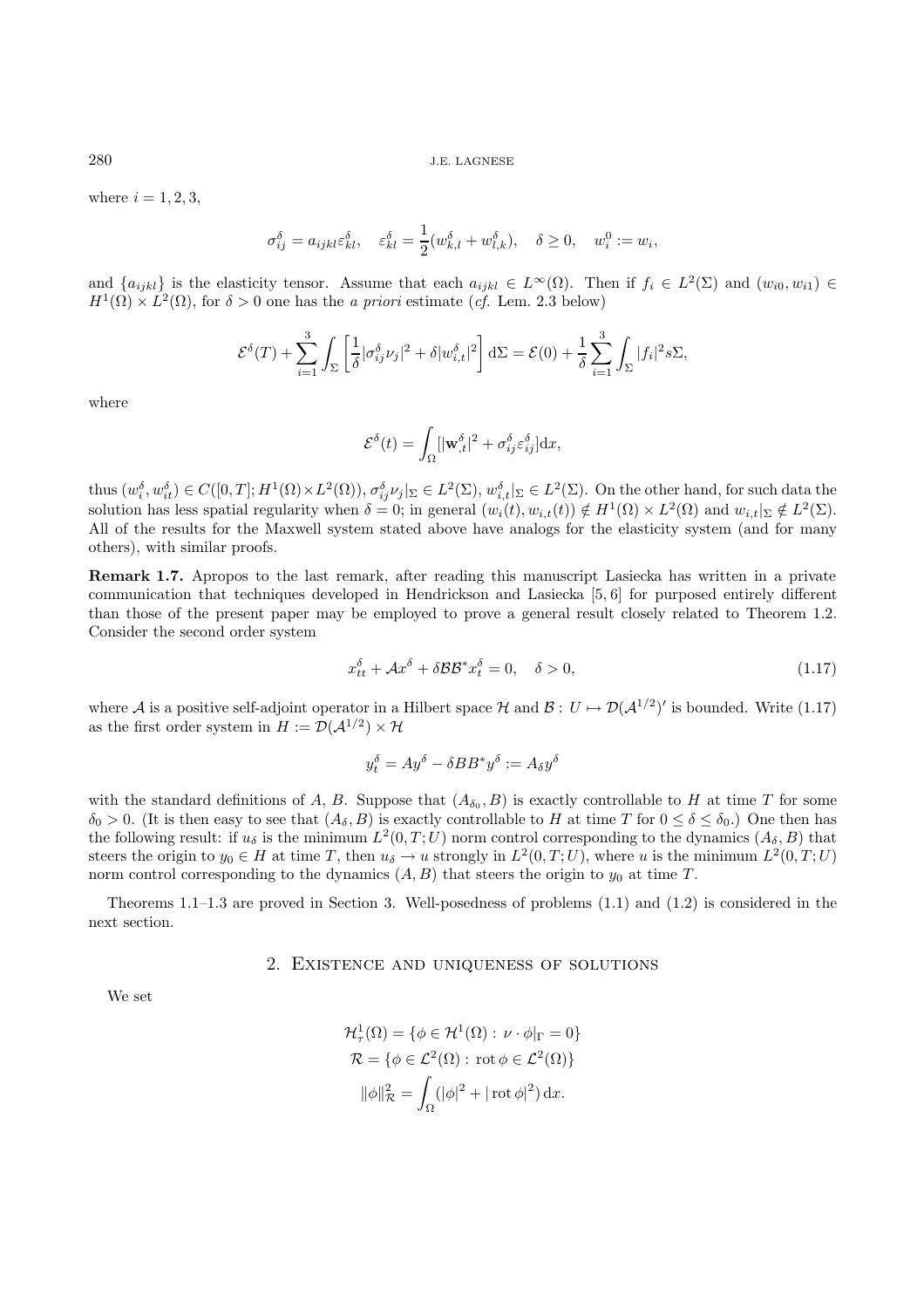It is well known ([2], Lem. VII.4.2) that  $C^1(\overline{\Omega})$  is dense in R and that the map  $\phi \mapsto \nu \wedge \phi|_{\Gamma} : C^1(\overline{\Omega}) \mapsto C^1(\Gamma)$ extends by continuity to a continuous linear map  $\mathcal{R} \mapsto \mathcal{H}_{\tau}^{-1/2}(\Gamma) := (\mathcal{H}_{\tau}^{1/2}(\Gamma))'$ . That is to say, for each  $\phi \in \mathcal{R}$ there exists a  $g \in \mathcal{H}_{\tau}^{-1/2}(\Gamma)$  such that

$$
\langle \phi, \operatorname{rot} \chi \rangle = \langle \operatorname{rot} \phi, \chi \rangle - \langle g, \chi \rangle_{\Gamma}, \quad \forall \chi \in \mathcal{H}^1_\tau(\Omega),
$$

and the map  $\phi \mapsto g := \nu \wedge \phi|_{\Gamma}$  is linear and continuous, where  $\langle \cdot, \cdot \rangle_{\Gamma}$  denotes the pairing in the  $\mathcal{H}_{\tau}^{-1/2}(\Gamma) - \mathcal{H}_{\tau}^{1/2}(\Gamma)$ duality. Set

$$
V = \{ \phi \in \mathcal{L}^2(\Omega) : \operatorname{rot} \phi \in \mathcal{L}^2(\Omega), \nu \wedge \phi \in \mathcal{L}^2_\tau(\Gamma) \},
$$
  

$$
\|\phi\|_V^2 = \int_{\Omega} (|\phi|^2 + |\operatorname{rot} \phi|^2) dx + \int_{\Gamma} |\nu \wedge \phi|^2 d\Gamma,
$$

and define

$$
A = M^{-1} \begin{pmatrix} 0 & \text{rot} \\ -\text{rot} & 0 \end{pmatrix},
$$
  

$$
D(A) = \{ (\phi, \psi) \in V \times V : \nu \wedge \phi - \delta \psi_{\tau} = 0 \text{ on } \Gamma \}.
$$

**Lemma 2.1.** If  $\delta > 0$ , A is the infinitesimal generator of a  $C_0$ -semigroup of contractions on H. If  $\delta = 0$ , A is the infinitesimal generator of a  $C_0$  unitary group on  $H$ .

*Proof.* The conclusion for  $\delta = 0$  is well-known; see, e.g. [11] (Chap. 8). Suppose that  $\delta > 0$ . The linear operator A is densely defined, and from the Green's formula

$$
\langle \psi, \operatorname{rot} \phi \rangle = \langle \operatorname{rot} \psi, \phi \rangle - \int_{\Gamma} (\nu \wedge \psi) \cdot \phi_{\tau} d\Gamma = \langle \operatorname{rot} \psi, \phi \rangle + \int_{\Gamma} \psi_{\tau} \cdot (\nu \wedge \phi) d\Gamma, \quad (\phi, \psi) \in V \times V, \tag{2.1}
$$

we obtain

$$
\langle AU, U \rangle_{\mathcal{H}} = -\int_{\Gamma} \psi_{\tau} \cdot (\nu \wedge \phi) d\Gamma + 2\sqrt{-1} \operatorname{Im} \langle \operatorname{rot} \psi, \phi \rangle
$$
  
=  $-\delta \int_{\Gamma} |\psi_{\tau}|^2 d\Gamma + 2\sqrt{-1} \operatorname{Im} \langle \operatorname{rot} \psi, \phi \rangle, \quad \forall U = \begin{pmatrix} \phi \\ \psi \end{pmatrix} \in D(A),$ 

so Re $\langle AU, U \rangle_{\mathcal{H}} \leq 0$ .

Let  $(f,g) \in \mathcal{H}$  and let  $\phi$  be the unique solution in V of the variational equation

$$
\langle \varepsilon \phi, \chi \rangle + \langle \mu^{-1} \operatorname{rot} \phi, \operatorname{rot} \chi \rangle + \frac{1}{\delta} \int_{\Gamma} (\nu \wedge \phi) \cdot (\nu \wedge \chi) d\Gamma = \langle g, \operatorname{rot} \chi \rangle + \langle \varepsilon f, \chi \rangle, \quad \forall \chi \in V. \tag{2.2}
$$

Set  $\psi = g - \mu^{-1} \text{rot } \phi \in \mathcal{L}^2(\Omega)$ . Then  $(2.2)$  reads

$$
\langle \psi, \operatorname{rot} \chi \rangle = \langle \varepsilon \phi, \chi \rangle - \langle \varepsilon f, \chi \rangle + \frac{1}{\delta} \int_{\Gamma} (\nu \wedge \phi) \cdot (\nu \wedge \chi) \, d\Gamma, \quad \forall \chi \in V.
$$

It follows that  $\mathrm{rot}\,\psi\in\mathcal{L}^2(\Omega)$  and that

 $\varepsilon \phi - \text{rot } \psi = \varepsilon f \text{ in } \Omega, \quad \delta \psi_{\tau} = \nu \wedge \phi \text{ on } \Gamma.$ 

Therefore  $\begin{pmatrix} \phi & \phi \\ \phi & \phi & \phi \end{pmatrix}$  $\setminus$  $\in D(A)$  and  $(I - A)$   $\begin{pmatrix} \phi & \phi \\ \phi & \phi \end{pmatrix}$  $\setminus$  $\int f$  $\setminus$  $\Box$ = .ψ ψ g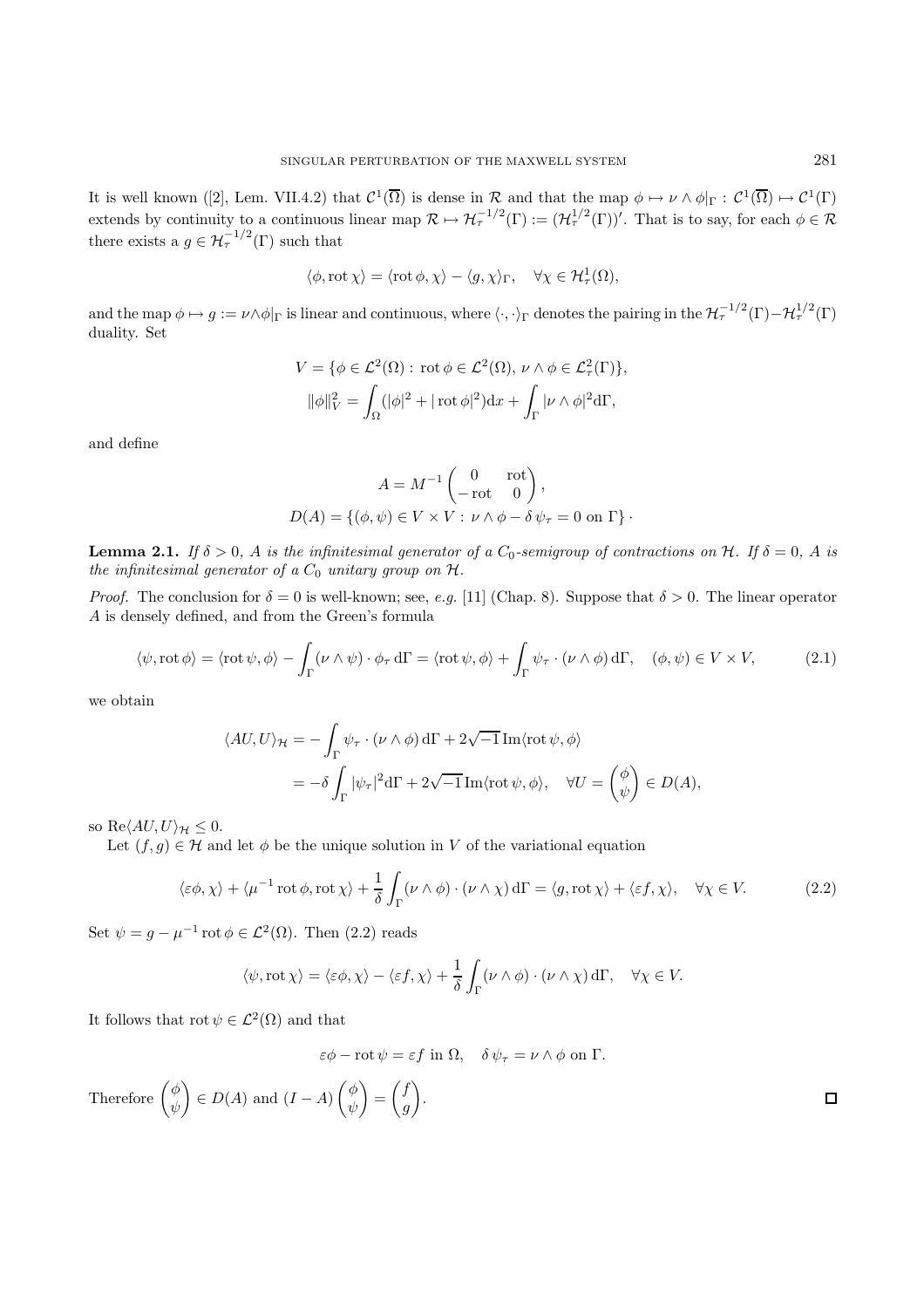Now consider the problem

$$
\begin{cases}\n\varepsilon \Phi_t^{\delta} - \text{rot } \Psi^{\delta} = \varepsilon f \\
\mu \Psi_t^{\delta} + \text{rot } \Phi^{\delta} = \mu g \quad \text{in } \mathcal{Q} \\
\nu \wedge \Phi^{\delta} + \delta \Psi_\tau^{\delta} = 0 \quad \text{on } \Sigma\n\end{cases}
$$
\n
$$
\Phi^{\delta}(T) = \Phi_0, \quad \Psi^{\delta}(T) = \Psi_0 \text{ in } \Omega.
$$
\n(2.3)

As a consequence of Lemma 2.1 we have the following result:

#### **Corollary 2.1.** Let  $\delta \geq 0$ .

(1) If 
$$
(\Phi_0, \Psi_0) \in \mathcal{H}
$$
 and  $(f, g) \in L^1(0, T; \mathcal{H})$ , then (2.3) has a unique mild solution  $(\Phi^\delta, \Psi^\delta) \in C([0, T]; \mathcal{H})$  and  

$$
\|(\Phi^\delta, \Psi^\delta)\|_{L^\infty(0, T; \mathcal{H})} \leq C\big(\|(\Phi_0, \Psi_0)\|_{\mathcal{H}} + \|(f, g)\|_{L^1(0, T; \mathcal{H})}\big).
$$

(2) If  $(\Phi_0, \Psi_0) \in D(A)$  and  $(f, g) \in C^1([0, T]; \mathcal{H})$ , then  $(\Phi^\delta, \Psi^\delta) \in C([0, T]; D(A))$ .

**Lemma 2.2.** Suppose that  $\delta > 0$ . Let  $(\Phi_0, \Psi_0) \in \mathcal{H}$  and  $(f, g) \in L^1(0, T; \mathcal{H})$ . Then the solution of (2.3) satisfies  $\nu \wedge \Phi^{\delta}|_{\Sigma} \in \mathcal{L}_{\tau}^{2}(\Sigma).$ 

*Proof.* First suppose that  $(\Phi_0, \Psi_0) \in D(A)$  and  $(f, g) \in C^1([0, T]; \mathcal{H})$ . We then have

$$
-\frac{1}{2} \| (\Phi^{\delta}(t), \Psi^{\delta}(t)) \|_{\mathcal{H}}^2 + \frac{1}{2} \| (\Phi_0, \Psi_0) \|_{\mathcal{H}}^2 + \int_t^T \int_{\Gamma} \Psi_\tau^{\delta} \cdot (\nu \wedge \Phi^\delta) d\Gamma dt
$$

$$
-2\sqrt{-1} \operatorname{Im} \int_t^T \langle \Psi_\tau^{\delta}, \operatorname{rot} \Phi^\delta \rangle dt = \int_t^T \langle (f, g), (\Phi^\delta, \Psi^\delta) \rangle_{\mathcal{H}} dt.
$$

It follows easily that

$$
\|(\Phi^{\delta},\Psi^{\delta})\|_{L^{\infty}(0,T;\mathcal{H})}^2 + \frac{1}{\delta}\int_{\Sigma}|\nu\wedge\Phi^{\delta}|^2 d\Sigma \leq C\left\{\|(\Phi_0,\Psi_0)\|_{\mathcal{H}}^2 + \|(f,g)\|_{L^1(0,T;\mathcal{H})}^2\right\}.
$$

The result now follows by density.

By transposition, we have:

**Theorem 2.1.** If  $(E_0, H_0) \in \mathcal{H}$  and  $J \in \mathcal{L}^2(\Sigma)$ , (1.2) has a unique solution  $(E^{\delta}, H^{\delta}) \in C([0, T]; \mathcal{H})$ . *Proof.* By using Green's formula one finds that  $(E^{\delta}, H^{\delta})$  formally satisfies

$$
\langle (E^{\delta}(T), H^{\delta}(T)), (\Phi_0, \Psi_0) \rangle_{\mathcal{H}} - \int_{\mathcal{Q}} \langle (E^{\delta}, H^{\delta}), (f, g) \rangle_{\mathcal{H}} \mathrm{d}x \mathrm{d}t = \langle (E_0, H_0), (\Phi^{\delta}(0), \Psi^{\delta}(0)) \rangle_{\mathcal{H}} - \int_{\Sigma} J \cdot \Psi_{\tau}^{\delta} \mathrm{d} \Sigma, \forall (\Phi_0, \Psi_0) \in \mathcal{H}, \ \forall (f, g) \in L^1(0, T; \mathcal{H}), \tag{2.4}
$$

where  $(\Phi^{\delta}, \Psi^{\delta})$  is the solution of (2.3). From Lemma 2.2, for each  $(E_0, H_0) \in \mathcal{H}$  and  $J \in \mathcal{L}^2_{\tau}(\Sigma)$  the right side of (2.4) is a continuous linear functional on  $\mathcal{H} \times L^1(0,T;\mathcal{H})$ . Thus there are unique pairs  $(E_T^{\delta}, H_T^{\delta}) \in \mathcal{H}$ ,  $(E^{\delta}, H^{\delta}) \in L^{\infty}(0,T; \mathcal{H})$ , such that

$$
\langle (E_T^{\delta}, H_T^{\delta}), (\Phi_0, \Psi_0) \rangle_{\mathcal{H}} - \int_{\mathcal{Q}} \langle (E^{\delta}, H^{\delta}), (f, g) \rangle_{\mathcal{H}} \mathrm{d}x \mathrm{d}t = \langle (E_0, H_0), (\Phi^{\delta}(0), \Psi^{\delta}(0)) \rangle_{\mathcal{H}} - \int_{\Sigma} J \cdot \Psi_{\tau}^{\delta} \mathrm{d} \Sigma, \forall (\Phi_0, \Psi_0) \in \mathcal{H}, \ \forall (f, g) \in L^1(0, T; \mathcal{H}).
$$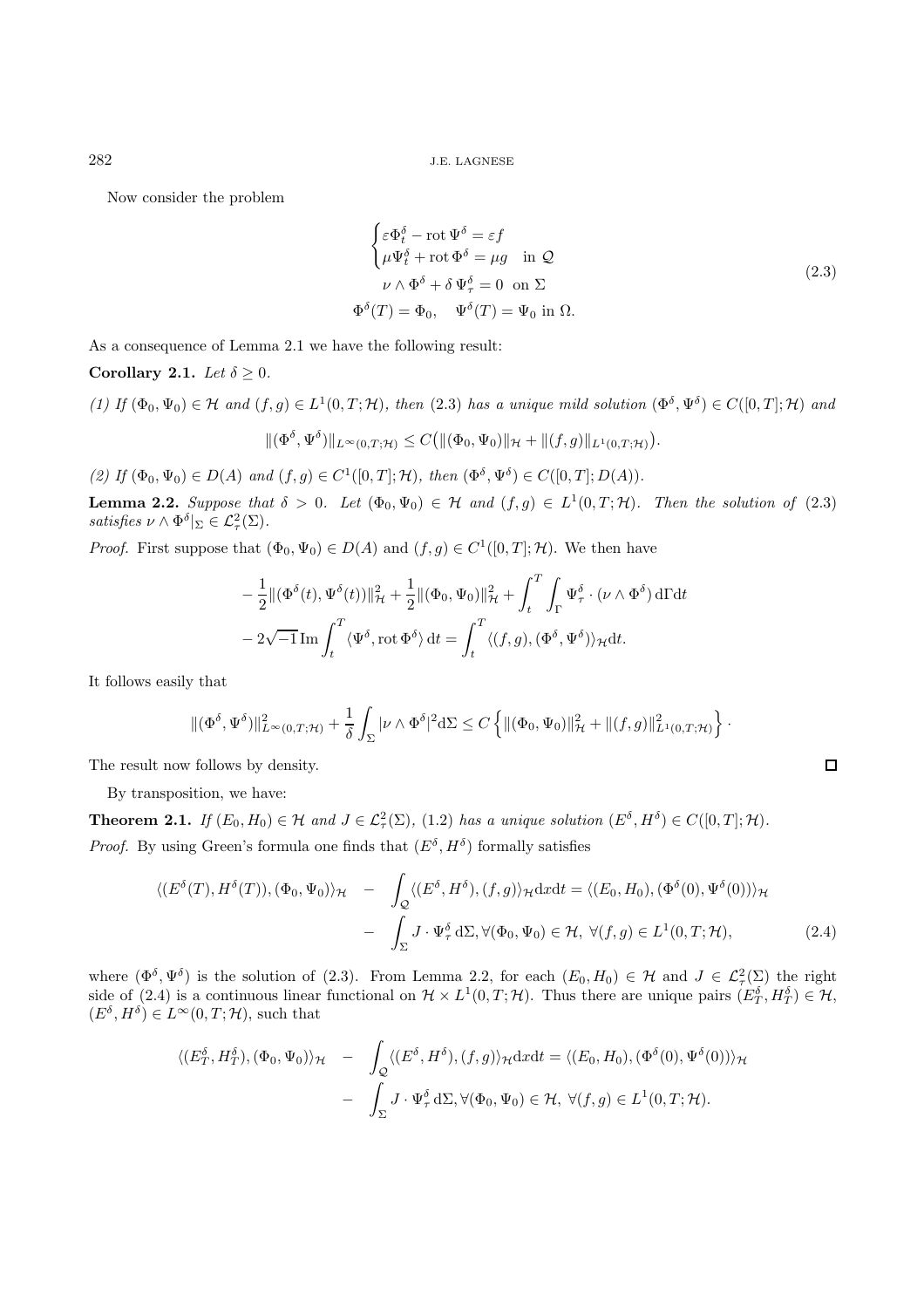By definition, we set  $(E^{\delta}(T), H^{\delta}(T)) = (E^{\delta}_T, H^{\delta}_T)$ . This is justified by the fact that it holds if  $(E^{\delta}, H^{\delta}) \in$  $C([0, T]; \mathcal{H})$  rather than just  $L^{\infty}(0, T; \mathcal{H})$  (cf. [9], Prop. 2.3). The passage from  $L^{\infty}(0, T; \mathcal{H})$  to  $C([0, T]; \mathcal{H})$  is somewhat tedious but standard, and we omit this part of the argument which, in any case, is inessential to what follows.  $\Box$ 

**Lemma 2.3.** If  $(E_0, H_0) \in \mathcal{H}$  and  $J \in \mathcal{L}^2(\Sigma)$ , the solution of  $(1.2)$  satisfies  $\nu \wedge E^{\delta}|_{\Sigma} \in \mathcal{L}^2(\Sigma)$  and

$$
\| (E^{\delta}(t), H^{\delta}(t)) \|_{\mathcal{H}}^2 + \int_0^t \int_{\Gamma} \left( \frac{1}{\delta} |\nu \wedge E^{\delta}|^2 + \delta |H^{\delta}_\tau|^2 \right) d\Gamma dt = \| (E_0, H_0) \|_{\mathcal{H}}^2 + \frac{1}{\delta} \int_0^t \int_{\Gamma} |J|^2 d\Gamma dt. \tag{2.5}
$$

*Proof.* First assume that  $(E_0, H_0)$  and J are such that  $(E^{\delta}, H^{\delta}) \in C([0, T]; V \times V)$ . This will hold if, for example  $(E_0, H_0) \in V \times V$ ,  $J = \nu \wedge \hat{J}|_{\Sigma}$ , where  $\hat{J} \in C^2([0, T]; \mathcal{L}^2(\Omega)) \cap C^1([0, T]; \mathcal{H}^1(\Omega))$ , and  $\nu \wedge E_0 - H_{0\tau} = J(0)$  on Γ. As may be seen by making the change of variables  $\hat{E} = E^{\delta} - \hat{J}$ ,  $\hat{H} = H^{\delta}$ , one has  $(\hat{E}, \hat{H}) \in C([0, T]; D(A))$ and therefore  $(E^{\delta}, H^{\delta}) \in C([0, T]; V \times V)$ . By calculating as in Lemma 2.2 we obtain

$$
\frac{1}{2} \|(E^{\delta}(t), H^{\delta}(t))\|_{\mathcal{H}}^{2} + \frac{1}{\delta} \int_{0}^{t} \int_{\Gamma} |\nu \wedge E^{\delta}|^{2} d\Gamma dt = \frac{1}{2} \|(E_{0}, H_{0})\|_{\mathcal{H}}^{2} + \frac{1}{\delta} \operatorname{Re} \int_{0}^{t} \int_{\Gamma} J \cdot (\nu \wedge E^{\delta}) d\Gamma dt.
$$

From the boundary condition we have

$$
\operatorname{Re} J \cdot (\nu \wedge E^{\delta}) = \frac{1}{2} (|\nu \wedge E^{\delta}|^{2} + |J|^{2} - \delta^{2} |H^{\delta}_{\tau}|^{2}),
$$

which leads to (2.5). The result now follows by density.

The solution of (1.1) is also defined by transposition. To that end, consider the system (2.3) with  $\delta = 0$ :

$$
\begin{cases}\n\varepsilon \Phi_t - \text{rot } \Psi = \varepsilon f \\
\mu \Psi_t + \text{rot } \Phi = \mu g \quad \text{in } \mathcal{Q} \\
\nu \wedge \Phi = 0 \quad \text{on } \Sigma\n\end{cases}
$$
\n
$$
\Phi(T) = \Phi_0, \quad \Psi(T) = \Psi_0 \text{ in } \Omega.
$$
\n(2.6)

By Corollary 2.1, if  $(\Phi_0, \Psi_0) \in \mathcal{H}$  and  $(f, g) \in L^1(0, T; \mathcal{H})$ ,  $(2.4)$  has a unique solution  $(\Phi, \Psi) \in C([0, T]; \mathcal{H})$ . Also, in this case the domain of the generator is

$$
D(A) = \mathcal{R}^0 \times \mathcal{R},
$$

where

$$
\mathcal{R}^0 = \{ \chi \in \mathcal{R} : \nu \wedge \chi|_{\Gamma} = 0 \}.
$$

Thus, if  $(\Phi_0, \Psi_0) \in \mathcal{R}^0 \times \mathcal{R}$  and  $(f, g) \in L^1(0, T; \mathcal{R}^0 \times \mathcal{R})$ , then  $(\Phi, \Psi) \in C([0, T]; \mathcal{R}^0 \times \mathcal{R})$  and

$$
\|(\Phi,\Psi)\|_{L^\infty(0,T;\mathcal{R}^0\times\mathcal{R})}\leq C\big(\|(\Phi_0,\Psi_0)\|_{\mathcal{R}^0\times\mathcal{R}}+\|(f,g)\|_{L^1(0,T;\mathcal{R}^0\times\mathcal{R})}\big).
$$

Set

$$
\mathcal{D}_{\mu} = \{ \chi \in \mathcal{L}^2(\Omega) : \operatorname{div}(\mu \chi) \in \mathcal{L}^2(\Omega) \}
$$
  

$$
\mathcal{D}_{\mu}^0 = \{ \chi \in \mathcal{D} : \nu \cdot (\mu \chi)|_{\Gamma} = 0 \}.
$$

 $\Box$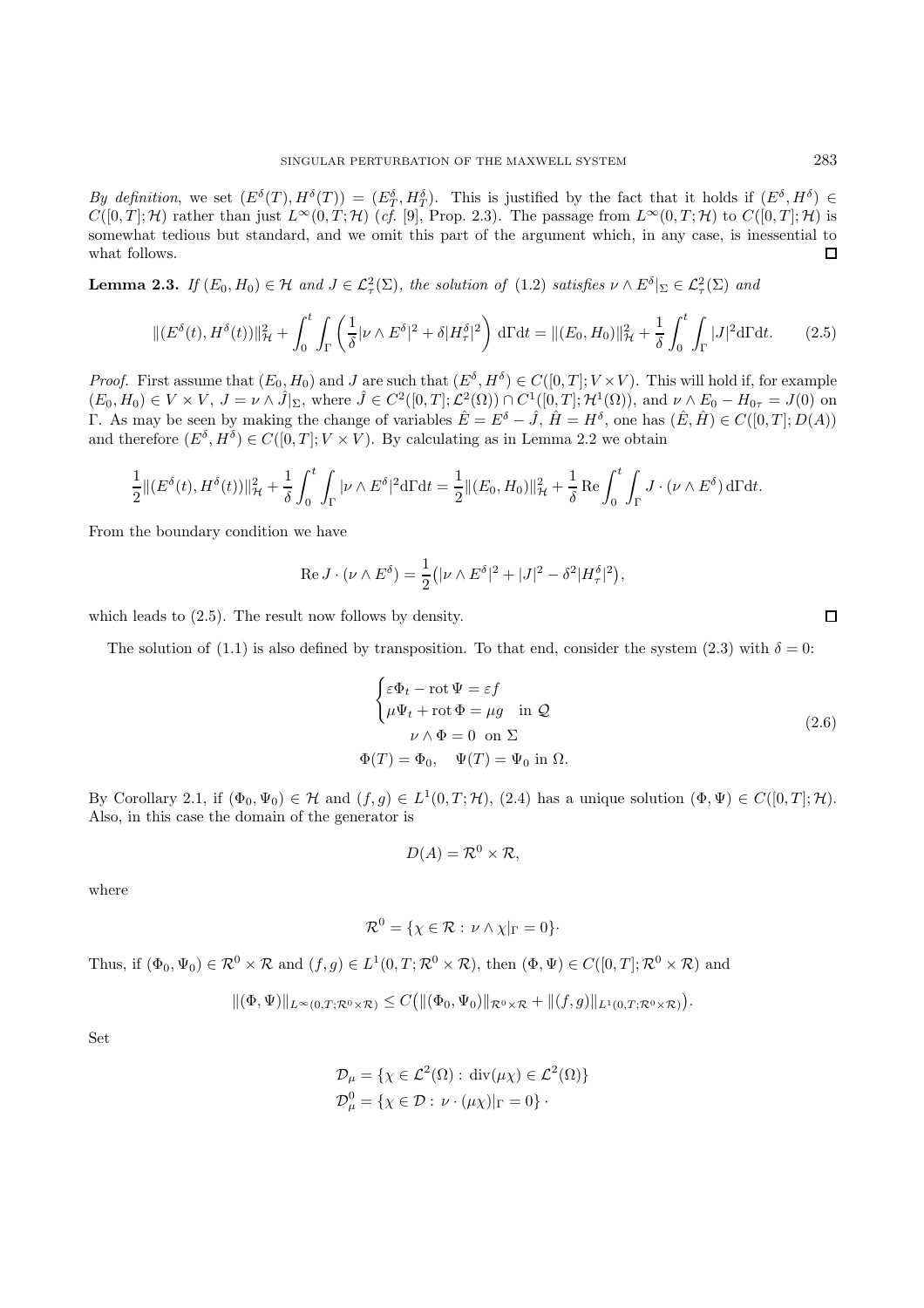**Remark 2.1.** It is known that the map  $\chi \mapsto \nu \cdot (\mu \chi) : C^1(\Omega) \mapsto C^1(\Gamma)$  extends by continuity to a continuous linear mapping  $\mathcal{D}_{\mu} \mapsto H^{-1/2}(\Gamma)$  ([2], Lem. VII.5.2).

Set

$$
\mathcal{X} = \mathcal{R}^0 \times (\mathcal{R} \cap \mathcal{D}^0_\mu)
$$
  

$$
\|(\chi,\zeta)\|^2_{\mathcal{X}} = \int_{\Omega} (|\chi|^2 + |\zeta|^2 + |\operatorname{rot}\chi|^2 + |\operatorname{rot}\zeta|^2 + |\operatorname{div}(\mu\zeta)|^2) \,dx
$$
  

$$
= \|(\chi,\zeta)\|^2_{\mathcal{R}^0 \times \mathcal{R}} + \int_{\Omega} |\operatorname{div}(\mu\zeta)|^2 \,dx.
$$
 (2.7)

**Lemma 2.4.** Assume that  $(\Phi_0, \Psi_0) \in \mathcal{X}$  and  $(f, g) \in L^1(0, T; \mathcal{X})$ . Then  $(\Phi, \Psi) \in C([0, T]; \mathcal{X})$  and

$$
\|(\Phi,\Psi)\|_{L^{\infty}(0,T;\mathcal{X})} \le C \big( \|(\Phi_0,\Psi_0)\|_{\mathcal{X}} + \|(f,g)\|_{L^1(0,T;\mathcal{X})} \big). \tag{2.8}
$$

In fact, from the second equation in (2.6)

$$
\operatorname{div}(\mu \Psi(t)) = \operatorname{div}(\mu \Psi_0) - \int_t^T \operatorname{div}(\mu g(s)) \mathrm{d} s
$$

and

$$
\nu \cdot (\mu \Psi(t))|_{\Gamma} = \nu \cdot (\mu \Psi_0)|_{\Gamma} - \int_t^T \nu \cdot (\mu g(s))|_{\Gamma} ds = 0
$$

since  $\nu \cdot \text{rot } \Phi|_{\Gamma}$  is a *tangential* differentiation on  $\Gamma$  of  $\nu \wedge \Phi$  (see [2], p. 358).

 $\textbf{Lemma 2.5.} \ \mathcal{R}\cap \mathcal{D}^0_\mu \hookrightarrow \mathcal{H}^1(\Omega).$ 

Proof. See Leis [11] (Th. 8.6).

We identify H with its dual space, so that  $\mathcal{X} \hookrightarrow \mathcal{H} \hookrightarrow \mathcal{X}'$ . The scalar product in the  $\mathcal{X}' - \mathcal{X}$  duality is denoted by  $\langle \cdot, \cdot \rangle_{\mathcal{X}}$ . It follows from Lemmas 2.4 and 2.5 that for  $(\Phi_0, \Psi_0) \in \mathcal{X}$  and  $(f, g) \in L^1(0, T; \mathcal{X})$  the solution of (2.6) satisfies

$$
\|(\Phi(0), \Psi(0))\|_{\mathcal{X}}^2 + \int_{\Sigma} |\Psi_{\tau}|^2 \le C \big( \|(\Phi_0, \Psi_0)\|_{\mathcal{X}} + \|(f, g)\|_{L^1(0, T; \mathcal{X})} \big). \tag{2.9}
$$

By duality, we then have the following result:

**Theorem 2.2.** If  $(E_0, H_0) \in \mathcal{X}'$  and  $J \in \mathcal{L}^2(\Sigma)$ , (1.1) has a unique solution  $(E, H) \in C([0, T]; \mathcal{X}')$  defined by

$$
\langle (E(T), H(T)), (\Phi_0, \Psi_0) \rangle_{\mathcal{X}} - \int_{\mathcal{Q}} \langle (E, H), (f, g) \rangle_{\mathcal{X}} \mathrm{d}x \mathrm{d}t = \langle (E_0, H_0), (\Phi(0), \Psi(0)) \rangle_{\mathcal{X}} - \int_{\Sigma} J \cdot \Psi_{\tau} \, \mathrm{d} \Sigma \qquad (2.10)
$$

for all  $(\Phi_0, \Psi_0) \in \mathcal{X}$  and  $(f, g) \in L^1(0, T; \mathcal{X})$ , where  $(\Phi, \Psi)$  is the solution of  $(2.6)$ .

Indeed, from (2.9) there exists unique  $(E, H) \in L^{\infty}(0,T; \mathcal{X}')$ ,  $(E(T), H(T)) \in \mathcal{X}'$  satisfying (2.10). One may use a lifting theorem of Lasiecka and Triggiani [10] to obtain  $(E, H) \in \mathcal{C}([0, T]; \mathcal{X}')$ , and one may prove that the value  $(E, H)$  at  $t = T$  is exactly  $(E(T), H(T))$  (see [9], Prop. 2.3).

 $\Box$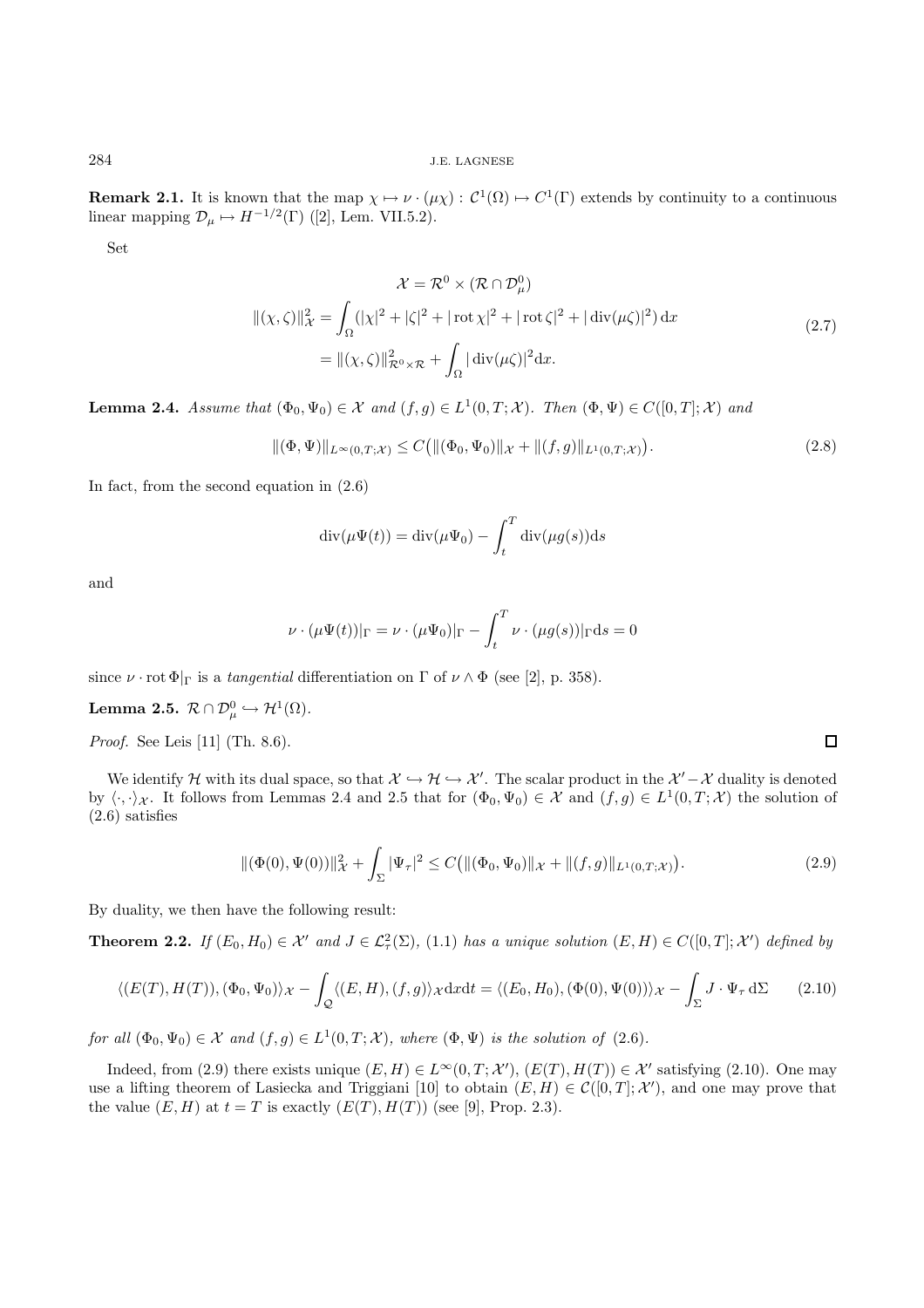## 3. Proofs of Theorems 1.1–1.3

*Proof of Theorem 1.1.* Let  $0 \le \delta_1 < \delta_2$  and set

 $\Phi = \phi^{\delta_1} - \phi^{\delta_2}, \quad \Psi = \psi^{\delta_1} - \psi^{\delta_2}.$ 

Assume that  $(\phi_0, \psi_0) \in \mathcal{H}$  if  $\delta_1 > 0$ , else that  $(\phi_0, \psi_0) \in \mathcal{F}$ , where

$$
\mathcal{F} = \text{completion of } \mathcal{X} \text{ in the norm } \int_{\Sigma} |\psi_{\tau}|^2 d\Sigma
$$

 $(\phi, \psi)$  denoting the solution of (1.5). Then  $\psi_{\tau}^{\delta_1}|_{\Sigma} \in \mathcal{L}^2_{\tau}(\Sigma)$  and  $(\Phi, \Psi)$  satisfy

$$
\begin{cases} \varepsilon \Phi_t - \operatorname{rot} \Psi = 0 \\ \mu \Psi_t + \operatorname{rot} \Phi = 0 \quad \text{in } \mathcal{Q} \end{cases}
$$
  

$$
\nu \wedge \Phi + \delta_2 \Psi_\tau = (\delta_2 - \delta_1) \psi_\tau^{\delta_1} \text{ on } \Sigma
$$
  

$$
\Phi(T) = \Psi(T) = 0 \text{ in } \Omega.
$$

From Lemma 2.3 we have

$$
\|(\Phi(0),\Psi(0))\|_{\mathcal{H}}^2 + \int_{\Sigma} \left(\frac{1}{\delta_2}|\nu \wedge \Phi|^2 + \delta_2 |\Psi_{\tau}|^2\right) d\Sigma = \frac{(\delta_2 - \delta_1)^2}{\delta_2} \int_{\Sigma} |\psi_{\tau}^{\delta_1}|^2 d\Sigma.
$$

On  $\Sigma$  we have

$$
\psi^{\delta_2}_\tau=-\Psi_\tau+\psi^{\delta_1}_\tau=\frac{1}{\delta_2}\nu\wedge\Phi-\frac{\delta_2-\delta_1}{\delta_2}\psi^{\delta_1}_\tau+\psi^{\delta_1}_\tau=\frac{1}{\delta_2}\nu\wedge\Phi+\frac{\delta_1}{\delta_2}\psi^{\delta_1}_\tau.
$$

Therefore

$$
\|\psi^{\delta_2}_\tau\|_{\mathcal{L}^2_\tau(\Sigma)} \leq \frac{1}{\delta_2} \|\nu\wedge\Phi\|_{\mathcal{L}^2_\tau(\Sigma)} + \frac{\delta_1}{\delta_2} \|\psi^{\delta_1}_\tau\|_{\mathcal{L}^2_\tau(\Sigma)} \leq \frac{\delta_2-\delta_1}{\delta_2} \|\psi^{\delta^1}_\tau\|_{\mathcal{L}^2_\tau(\Sigma)} + \frac{\delta_1}{\delta_2} \|\psi^{\delta_1}_\tau\|_{\mathcal{L}^2_\tau(\Sigma)} = \|\psi^{\delta_1}_\tau\|_{\mathcal{L}^2_\tau(\Sigma)}.
$$

*Proof of Theorem 1.2.* For  $0 < \delta \leq \delta_0$  we have

$$
\|(\phi_0^\delta, \psi_0^\delta)\|_{\mathcal{H}}^2 \le C_T^{\delta_0} \int_{\Sigma} |\psi_\tau^\delta|^2 d\Sigma. \tag{3.1}
$$

Thus, for  $\alpha > 0$ ,

$$
\int_{\Sigma} |\psi_{\tau}^{\delta}|^2 d\Sigma \leq \| (E_1, H_1) \|_{\mathcal{H}} \| (\phi_0^{\delta}, \psi_0^{\delta}) \|_{\mathcal{H}} \leq \frac{1}{2\alpha} \| (E_1, H_1) \|_{\mathcal{H}}^2 + \frac{\alpha}{2} \| (\phi_0^{\delta}, \psi_0^{\delta}) \|_{\mathcal{H}}^2
$$
  

$$
\leq \frac{1}{2\alpha} \| (E_1, H_1) \|_{\mathcal{H}}^2 + \frac{\alpha}{2} C_T^{\delta_0} \int_{\Sigma} |\psi_{\tau}^{\delta}|^2 d\Sigma.
$$

By choosing  $\alpha$  sufficiently small it follows that

$$
\int_{\Sigma} |\psi_{\tau}^{\delta}|^2 d\Sigma \le C \| (E_1, H_1) \|_{\mathcal{H}}^2.
$$
\n(3.2)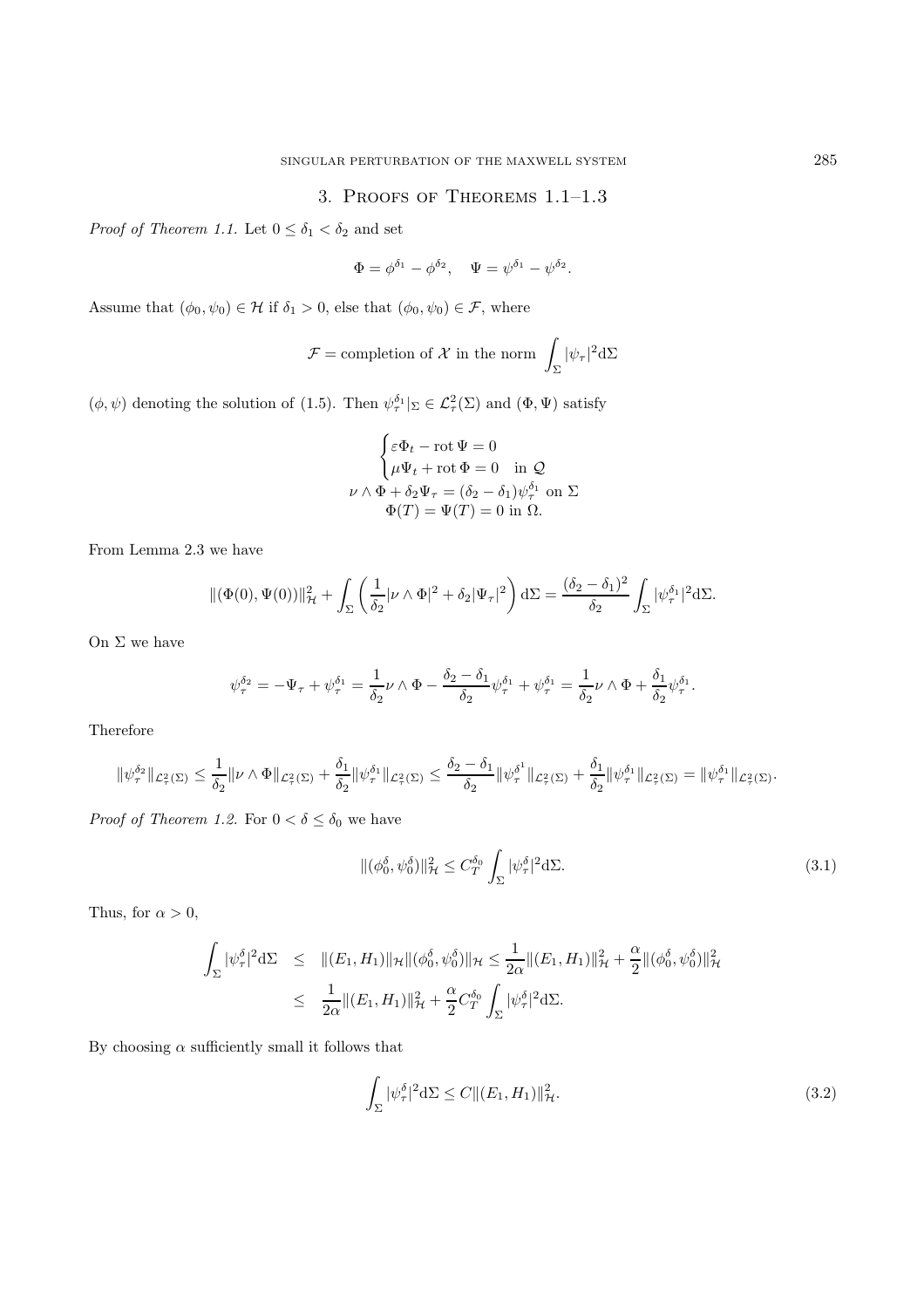286 J.E. LAGNESE

Since  $\|(\phi^{\delta}(t), \psi^{\delta}(t))\|_{\mathcal{H}} \leq \|(\phi_0^{\delta}, \psi_0^{\delta})\|_{\mathcal{H}}$  we then obtain

$$
(\phi^{\delta}(\cdot), \psi^{\delta}(\cdot))
$$
 is bounded in  $L^{\infty}(0, T; \mathcal{H})$   
\n $(\phi_0^{\delta}, \psi_0^{\delta})$  is bounded in  $\mathcal{H}$ ,  
\n $\psi_{\tau}^{\delta}|_{\Sigma}$  is bounded in  $\mathcal{L}_{\tau}^2(\Sigma)$ .

Thus, on a sequence  $\delta = \delta_n$  tending towards zero we have

$$
(\phi^{\delta}(\cdot), \psi^{\delta}(\cdot)) \to (\phi(\cdot), \psi(\cdot)) \text{ weakly* in } L^{\infty}(0, T; \mathcal{H})
$$
  
\n
$$
(\phi_0^{\delta}, \psi_0^{\delta}) \to (\phi_0, \psi_0) \text{ weakly in } \mathcal{H}
$$
  
\n
$$
\psi_{\tau}^{\delta} |_{\Sigma} \to g \text{ weakly in } \mathcal{L}_{\tau}^2(\Sigma),
$$
\n(3.3)

for some  $(\phi_0, \psi_0) \in \mathcal{H}_0$  and  $g \in \mathcal{L}^2(\Sigma)$ .

Let  $(\chi, \zeta) \in C^{\infty}(\Omega \times [0, T])$  such that  $\chi(0) = \zeta(0) = 0$ . We have

$$
0 = \int_0^T (\langle \varepsilon \phi_t^{\delta} - \mathrm{rot} \, \psi^{\delta}, \chi \rangle + \langle \mu \psi_t^{\delta} + \mathrm{rot} \, \phi^{\delta}, \zeta \rangle) \, \mathrm{d}t = -\int_0^T (\langle \phi_t^{\delta}, \varepsilon \chi_t - \mathrm{rot} \, \zeta \rangle + \langle \psi_t^{\delta}, \mu \zeta_t + \mathrm{rot} \, \chi \rangle] \, \mathrm{d}t
$$

$$
+ \langle (\phi_0^{\delta}, \psi_0^{\delta}), (\chi(T), \zeta(T)) \rangle_{\mathcal{H}} + \int_{\Sigma} [\psi_\tau^{\delta} \cdot (\nu \wedge \chi) + (\nu \wedge \phi^{\delta}) \cdot \zeta_\tau] \, \mathrm{d}\Sigma.
$$

Upon passing to the limit through  $\delta = \delta_n$  we obtain

$$
\int_0^T [\langle \phi, \varepsilon \chi' - \mathrm{rot} \zeta \rangle + \langle \psi, \mu \zeta' + \mathrm{rot} \chi \rangle] dt = \langle (\phi_0, \psi_0), (\chi(T), \zeta(T)) \rangle_H + \int_{\Sigma} g \cdot (\nu \wedge \chi) d\Sigma,
$$

It follows that  $(\phi, \psi)$  satisfy

$$
\begin{cases} \varepsilon \phi_t - \text{rot } \psi = 0 \\ \mu \psi_t + \text{rot } \phi = 0 \quad \text{in } \mathcal{Q} \end{cases}
$$

$$
\begin{aligned} \nu \wedge \phi = 0 \text{ on } \Sigma \\ \phi(T) = \phi_0, \quad \psi(T) = \psi_0 \text{ in } \Omega \end{aligned}
$$

and that  $\psi_{\tau}|_{\Sigma} = g$ . Thus  $(\phi_0, \psi_0) \in \mathcal{F}_0 := \mathcal{F} \cap \mathcal{H}_0$ , and from (1.15) we have

$$
\langle (E_1, H_1), (\phi_0, \psi_0) \rangle_{\mathcal{H}} = \lim_{n \to \infty} \int_{\Sigma} |\psi_{\tau}^{\delta_n}|^2 d\Sigma \ge \int_{\Sigma} |\psi_{\tau}|^2 d\Sigma. \tag{3.4}
$$

Now consider the system

$$
\begin{cases}\n\varepsilon \Phi_t - \text{rot } \Psi = 0 \\
\mu \Psi_t + \text{rot } \Phi = 0 \quad \text{in } \mathcal{Q} \\
\nu \wedge \Phi = 0 \text{ on } \Sigma\n\end{cases}
$$
\n
$$
\Phi(T) = \Phi_0, \quad \Psi(T) = \Psi_0 \text{ in } \Omega,
$$
\n(3.5)

where  $(\Phi_0, \Psi_0) \in \mathcal{F}_0$ . Corollary 1.1 implies that the problem  $(1.1, 1.3)$  with  $E_0 = H_0 = 0$  has, for any  $(E_1, H_1) \in \mathcal{H}_0$  a solution  $J \in \mathcal{L}^2_\tau(\Sigma)$ . Further, the control J of minimum  $\mathcal{L}^2_\tau(\Sigma)$  norm that steers  $(0,0)$  to  $(E_1, H_1)$  in time T is given by

$$
J=-\Psi_{\tau}|_{\Sigma},
$$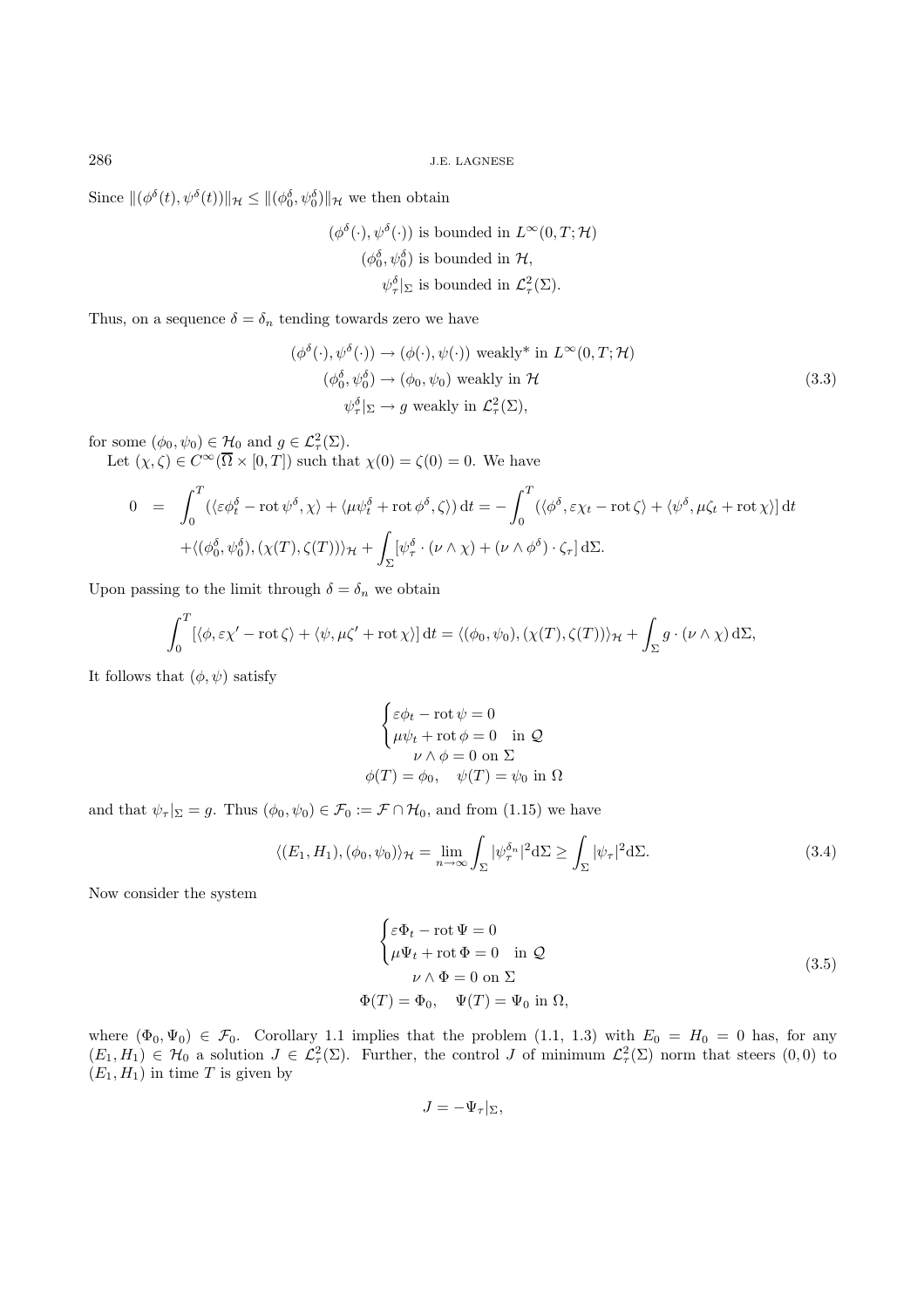where  $(\Phi, \Psi)$  is the solution of  $(3.5)$  with final data given by

$$
\langle (E_1, H_1), (\Phi_0, \Psi_0) \rangle_{\mathcal{F}_0} = \int_{\Sigma} |\Psi_{\tau}|^2 d\Sigma = \| (\Phi_0, \Psi_0) \|_{\mathcal{F}_0}^2.
$$
 (3.6)

From (3.6) we have

$$
(E_1, H_1) = \Lambda_0(\Phi_0, \Psi_0)
$$

where  $\Lambda_0$  is the Riesz isomorphism of  $\mathcal{F}_0$  onto  $\mathcal{F}_0'$  and  $\mathcal{F}_0'$  is the dual space of  $\mathcal{F}_0$  with respect to  $\mathcal{H}_0$ , and

$$
\|(E_1, H_1)\|_{\mathcal{F}_0'} = \|(\Phi_0, \Psi_0)\|_{\mathcal{F}_0} = \left\{ \int_{\Sigma} |\Psi_{\tau}|^2 d\Sigma \right\}^{1/2}
$$

We now show that

$$
\int_{\Sigma} |\Psi_{\tau}|^2 d\Sigma = \int_{\Sigma} |\psi_{\tau}|^2 d\Sigma.
$$
\n(3.7)

·

From (3.4) we have

$$
\int_{\Sigma} |\psi_{\tau}|^2 d\Sigma \le \langle (E_1, H_1), (\phi_0, \psi_0) \rangle_{\mathcal{H}} \le \|(E_1, H_1)\|_{\mathcal{F}_0} \cdot \|(\phi_0, \psi_0)\|_{\mathcal{F}_0} \le \left\{ \int_{\Sigma} |\Psi_{\tau}|^2 d\Sigma \right\}^{1/2} \left\{ \int_{\Sigma} |\psi_{\tau}|^2 d\Sigma \right\}^{1/2}
$$

and therefore

$$
\int_{\Sigma} |\psi_{\tau}|^2 d\Sigma \leq \int_{\Sigma} |\Psi_{\tau}|^2 d\Sigma.
$$

On the other hand,  $J = -\Psi_{\tau}|_{\Sigma}$  is the control of minimum  $\mathcal{L}^2_{\tau}(\Sigma)$  norm such that the solution of (1.1) with  $E_0 = H_0 = 0$  satisfies (1.3), while  $\delta H_\tau^\delta + \psi_\tau^\delta|_{\Sigma}$  is another  $\mathcal{L}_\tau^2(\Sigma)$  control that has this property. Thus

$$
\int_{\Sigma} |\Psi_{\tau}|^{2} d\Sigma \leq \int_{\Sigma} |\delta H^{\delta}_{\tau} + \psi^{\delta}_{\tau}|^{2} d\Sigma = \int_{\Sigma} |\nu \wedge E^{\delta}|^{2} d\Sigma \leq \int_{\Sigma} |\psi^{\delta}_{\tau}|^{2} d\Sigma = \langle (E_{1}, H_{1}), (\phi^{\delta}_{0}, \psi^{\delta}_{0}) \rangle_{\mathcal{H}},
$$

where we have used Lemma 2.3 and (1.15). Upon passing to the limit through  $\delta = \delta_n$  we obtain

$$
\int_{\Sigma} |\Psi_{\tau}|^2 d\Sigma \le \langle (E_1, H_1), (\phi_0, \psi_0) \rangle_{\mathcal{H}} \le \left\{ \int_{\Sigma} |\Psi_{\tau}|^2 d\Sigma \right\}^{1/2} \left\{ \int_{\Sigma} |\psi_{\tau}|^2 d\Sigma \right\}^{1/2},
$$

hence

$$
\int_{\Sigma} |\Psi_{\tau}|^2 d\Sigma \le \int_{\Sigma} |\psi_{\tau}|^2 d\Sigma,
$$

which proves  $(3.7)$ .

It follows from (3.7) that

$$
\langle (E_1, H_1), (\phi_0, \psi_0) \rangle_{\mathcal{H}} = \int_{\Sigma} |\psi_{\tau}|^2 d\Sigma.
$$
 (3.8)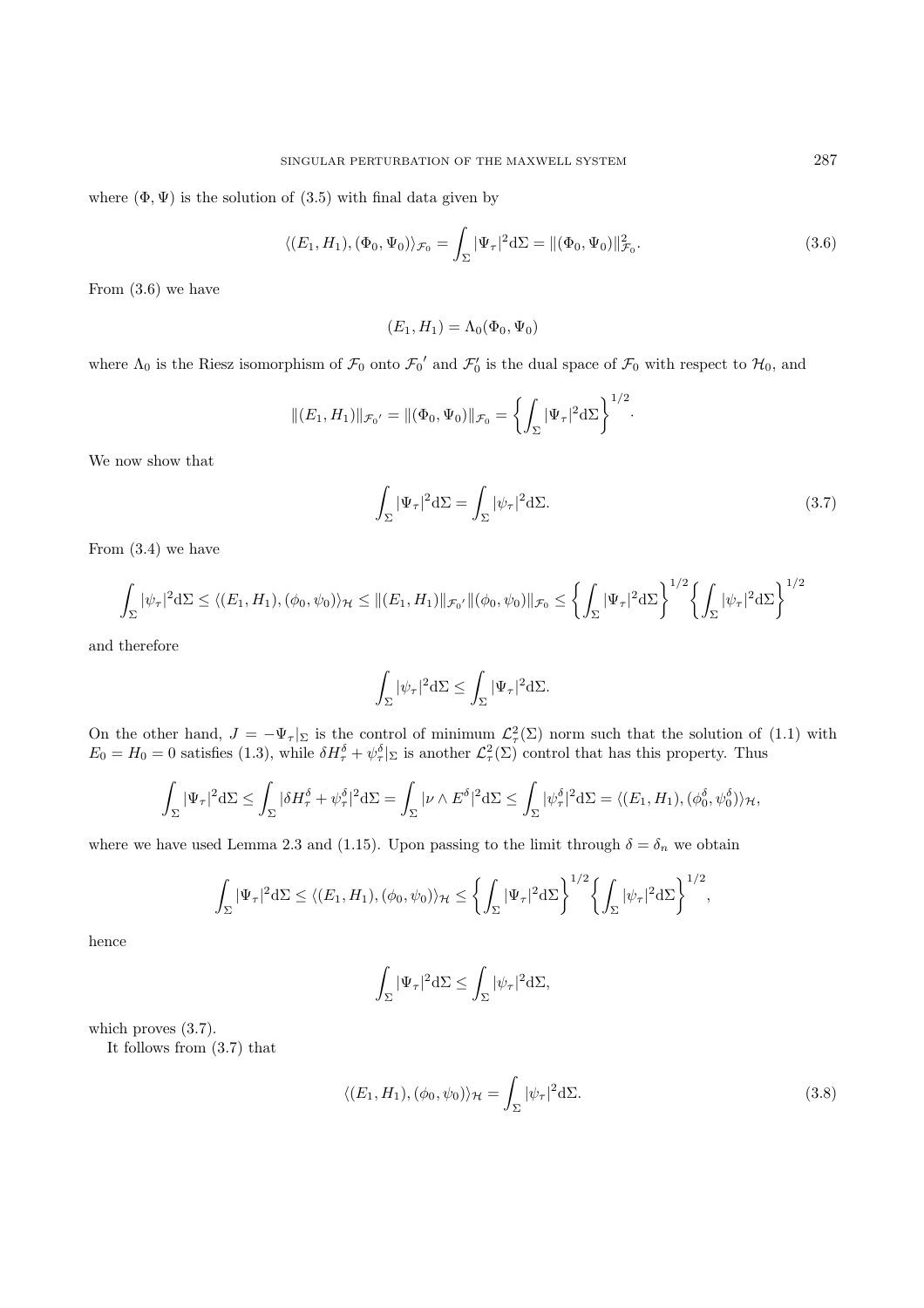288 J.E. LAGNESE

Indeed, if (3.4) holds with strict inequality, we immediately see that

$$
\int_{\Sigma} |\psi_{\tau}|^2 d\Sigma < \int_{\Sigma} |\Psi_{\tau}|^2 d\Sigma.
$$

It now follows that

$$
(\phi_0, \psi_0) = \Lambda_0^{-1}(E_1, H_1) = (\Phi_0, \Psi_0),
$$

that the convergence in (3.3) is through all  $\delta \rightarrow 0$ , and that

$$
\lim_{\delta \to 0} \int_{\Sigma} |\psi_{\tau}^{\delta}|^2 d\Sigma = \int_{\Sigma} |\psi_{\tau}|^2 d\Sigma.
$$

Since also  $\psi_{\tau}^{\delta}|_{\Sigma} \to \psi_{\tau}|_{\Sigma}$  weakly in  $\mathcal{L}_{\tau}^2(\Sigma)$ , it follows that the convergence is in the strong topology as well. This completes the proof of Theorem 1.2.  $\Box$ 

*Proof of Theorem 1.3.* From the definitions (2.10) and (2.4) of the solutions of (1.1) and (1.2) with  $E_0 = H_0 = 0$ and with  $J = -\psi_{\tau}|_{\Sigma}$  and  $J = -\psi_{\tau}^{\delta}|_{\Sigma}$ , respectively, we obtain

$$
\int_0^T \langle (E^{\delta} - E, H^{\delta} - H), (f, g) \rangle_{\mathcal{X}} dt = \int_{\Sigma} [\psi_{\tau} \cdot \Psi_{\tau} - \psi_{\tau}^{\delta} \cdot \Psi_{\tau}^{\delta}] d\Sigma, \forall (f, g) \in L^1(0, T; \mathcal{X}), \ \forall (\Phi_0, \Psi_0) \in \mathcal{X},
$$

where  $(\Phi^{\delta}, \Psi^{\delta})$  and  $(\Phi, \Psi)$  are the solutions of (2.3) and (2.6), respectively, and  $\langle \cdot, \cdot \rangle_{\mathcal{X}}$  denotes the scalar product in the  $\mathcal{X}' - \mathcal{X}$  duality. To complete the proof it suffices to show that

$$
\lim_{\delta \to 0} \int_{\Sigma} \psi_{\tau}^{\delta} \cdot \Psi_{\tau}^{\delta} d\Sigma = \int_{\Sigma} \psi_{\tau} \cdot \Psi_{\tau} d\Sigma.
$$

Since  $\psi_{\tau}^{\delta}|_{\Sigma} \to \psi_{\tau}|_{\Sigma}$  strongly in  $\mathcal{L}_{\tau}^{2}(\Sigma)$ , it is sufficient to prove that  $\Psi_{\tau}^{\delta}|_{\Sigma} \to \Psi_{\tau}|_{\Sigma}$  weakly in  $\mathcal{L}_{\tau}^{2}(\Sigma)$ . In fact, we shall show convergence even in the strong topology. Set

$$
\hat\Phi^\delta=\Phi^\delta-\Phi,\quad \hat\Psi^\delta=\Psi^\delta-\Psi.
$$

These satisfy

$$
\begin{cases} \varepsilon \hat{\Phi}_t^\delta - \mathrm{rot} \, \hat{\Psi}^\delta = 0 \\ \mu \hat{\Psi}_t^\delta + \mathrm{rot} \, \hat{\Phi}^\delta = 0 \quad \text{in } \mathcal{Q} \end{cases}
$$
  

$$
\nu \wedge \hat{\Phi}^\delta + \delta \hat{\Psi}_\tau^\delta = -\delta \Psi_\tau \text{ on } \Sigma
$$
  

$$
\hat{\Phi}^\delta(T) = \hat{\Psi}^\delta(T) = 0 \text{ in } \Omega.
$$

Because of our hypotheses on the data, we have  $\Psi_{\tau}|_{\Sigma} \in \mathcal{L}^2_{\tau}(\Sigma)$ . We apply Lemma 2.3 to this system to obtain

$$
\delta \| (\hat{\Phi}^{\delta}(t), \hat{\Psi}^{\delta}(t)) \|_{\mathcal{H}}^2 + \int_t^T \int_{\Gamma} \{ |\nu \wedge \hat{\Phi}^{\delta}|^2 + \delta^2 |\hat{\Psi}^{\delta}_{\tau}|^2 \} d\Gamma dt = \int_t^T \int_{\Gamma} \delta^2 |\Psi_{\tau}|^2 d\Gamma dt.
$$

It follows that  $\hat{\Psi}_{\tau}^{\delta} |_{\Sigma}$ , and hence  $\Psi_{\tau}^{\delta} |_{\Sigma}$ , is bounded in  $\mathcal{L}_{\tau}^2(\Sigma)$ , that

$$
(\Phi^{\delta}, \Psi^{\delta}) \to (\Phi, \Psi)
$$
 strongly in  $L^{\infty}(0, T; \mathcal{H}),$